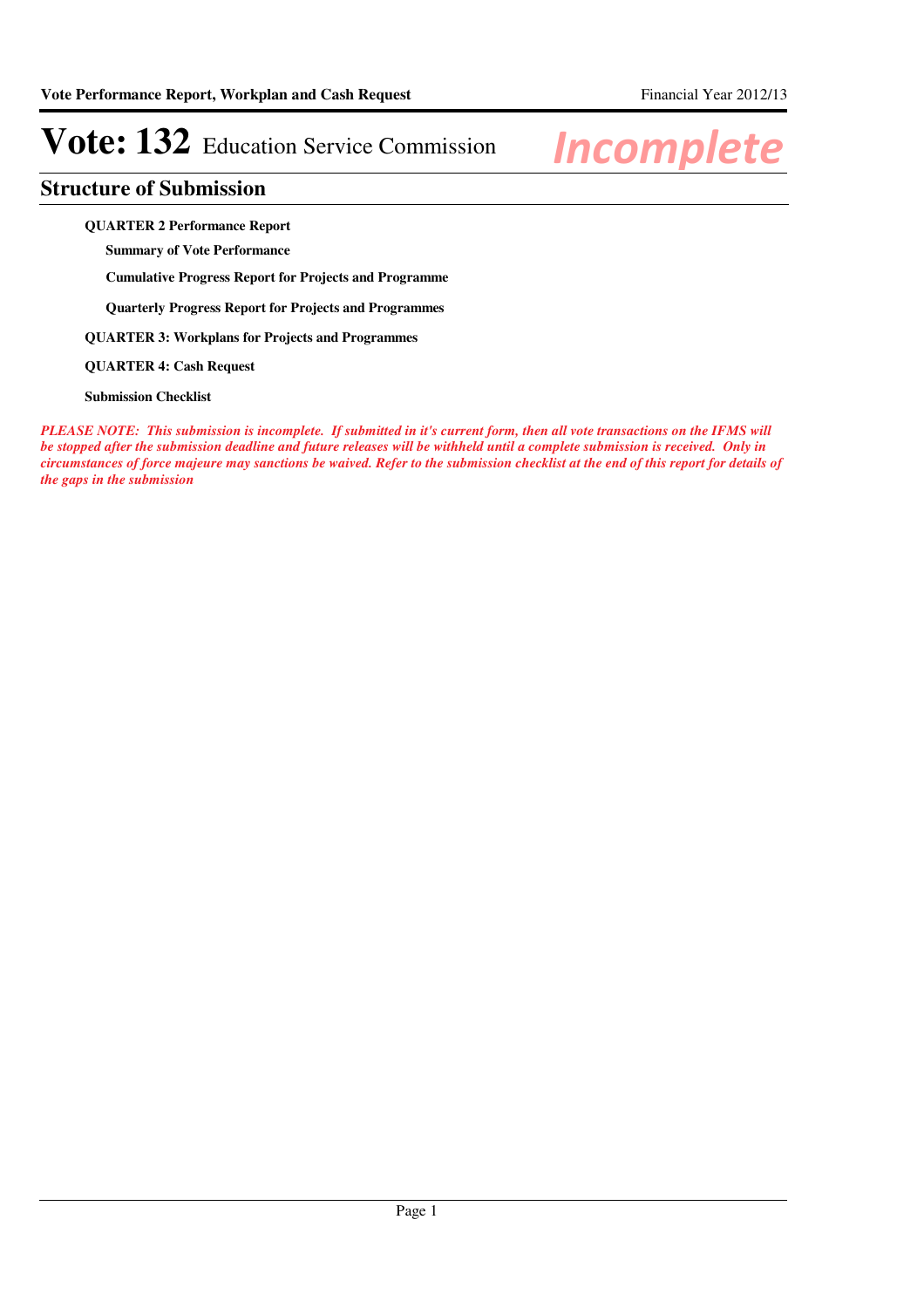### **HALF-YEAR: Highlights of Vote Performance**

### *V1: Summary of Issues in Budget Execution*

*This section provides an overview of Vote expenditure* 

**(i) Snapshot of Vote Releases and Expenditures**

Table V1.1 below summarises cumulative releases and expenditures by the end of the quarter:

### **Table V1.1: Overview of Vote Expenditures (UShs Billion)**

|                       | ( <i>i</i> ) Excluding Arrears, Taxes | Approved<br><b>Budget</b> | <b>Released</b><br>by End | <b>Spent by</b><br><b>End Dec</b> | % Budget<br><b>Released</b> | <b>Spent</b> | % Budget % Releases<br><b>Spent</b> |
|-----------------------|---------------------------------------|---------------------------|---------------------------|-----------------------------------|-----------------------------|--------------|-------------------------------------|
|                       | Wage                                  | 1.027                     | 0.388                     | 0.322                             | 37.8%                       | 31.3%        | 82.9%                               |
| Recurrent             | Non Wage                              | 4.049                     | 2.071                     | 2.101                             | 51.2%                       | 51.9%        | 101.4%                              |
| Development           | GoU                                   | 0.653                     | 0.613                     | 0.007                             | 93.9%                       | $1.0\%$      | $1.1\%$                             |
|                       | Donor $*$                             | 0.993                     | 0.000                     | 0.000                             | $0.0\%$                     | $0.0\%$      | N/A                                 |
|                       | <b>GoU</b> Total                      | 5.729                     | 3.072                     | 2.429                             | $53.6\%$                    | $42.4\%$     | $79.1\%$                            |
|                       | <b>Total GoU+Donor (MTEF)</b>         | 6.721                     | 3.072                     | 2.429                             | $45.7\%$                    | $36.1\%$     | 79.1%                               |
| ( <i>ii</i> ) Arrears | Arrears                               | 0.000                     | 0.000                     | 0.000                             | N/A                         | N/A          | N/A                                 |
| and Taxes             | $Taxes**$                             | 0.304                     | 0.000                     | 0.000                             | $0.0\%$                     | $0.0\%$      | N/A                                 |
|                       | <b>Total Budget</b>                   | 7.025                     | 3.072                     | 2.429                             | $43.7\%$                    | $34.6\%$     | 79.1%                               |

The table below shows cumulative releases and expenditures to the Vote by Vote Function :

### **Table V1.2: Releases and Expenditure by Vote Function\***

| <b>Billion Uganda Shillings</b>                   | Approved<br><b>Budget</b> | Released | <b>Spent</b> | % Budget % Budget<br>Released | Spent    | $\%$<br>Releases<br>Spent |
|---------------------------------------------------|---------------------------|----------|--------------|-------------------------------|----------|---------------------------|
| VF:0752 Education Personnel Policy and Management | 6.72                      | 3.07     | 2.43         | $45.7\%$                      | $36.1\%$ | 79.1%                     |
| <b>Total For Vote</b>                             | 6.72                      | 3.07     | 2.43         | $45.7\%$                      | 36.1%    | 79.1%                     |

*\* Excluding Taxes and Arrears*

### **(ii) Matters to note in budget execution**

-Freeze on fresh recruitments, this limits the Commission to only recruitments for replacements and filling vacant positions for established structures.-Delay in approvals from Accountant General's Office for purchases

### **Table V1.3: High Unspent Balances and Over-Expenditure in the Domestic Budget (Ushs Bn)**

*(i) Major unpsent balances*

**Programs and Projects**

**0.61Bn Shs** Programme/Project: 0363 Education Service Commision Reason:

*(ii) Expenditures in excess of the original approved budget*

*\* Excluding Taxes and Arrears*

### *V2: Performance Highlights*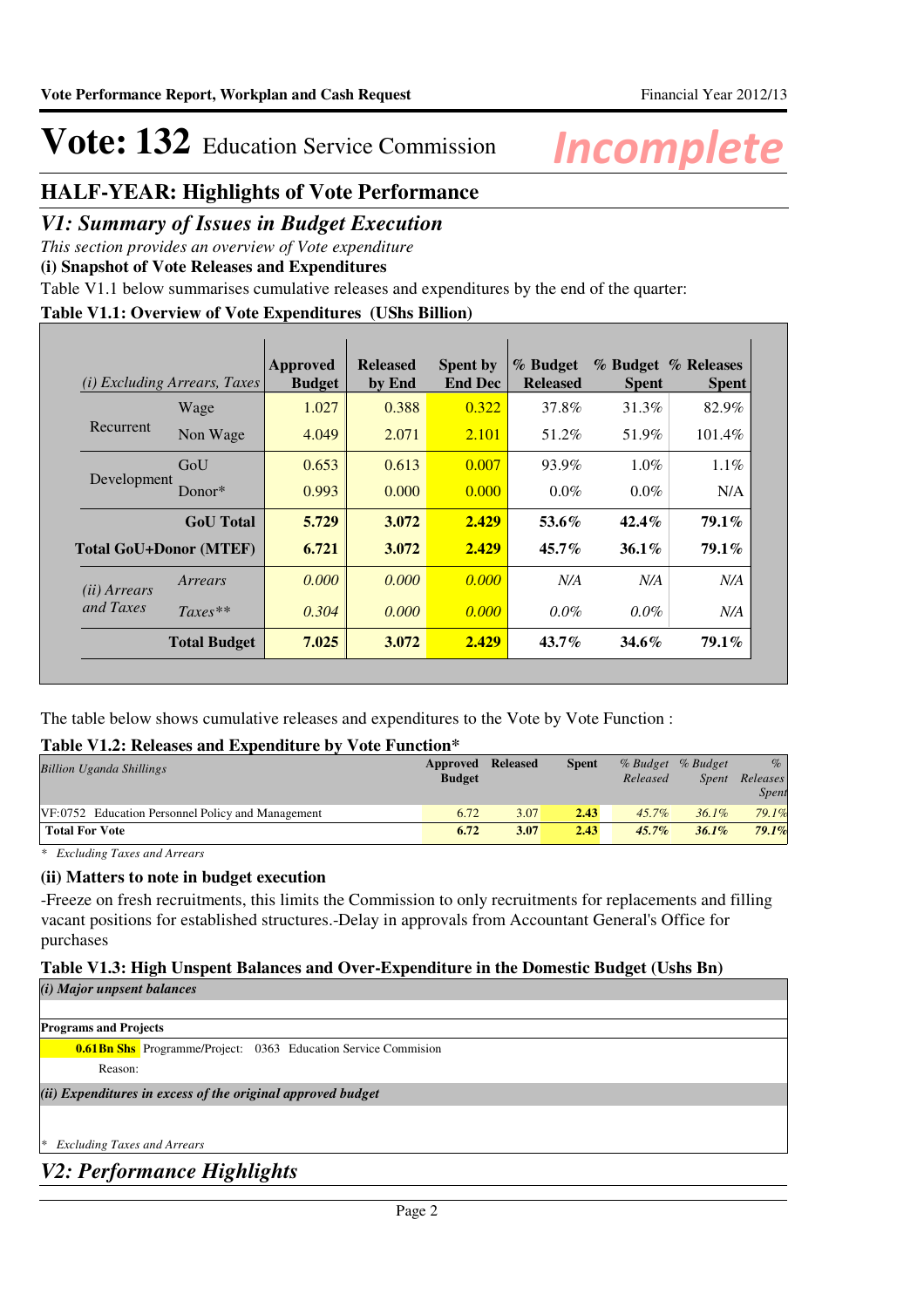## **HALF-YEAR: Highlights of Vote Performance**

*This section provides highlights of output performance, focusing on key outputs and actions impelemented to improve section performance.*

### **Table V2.1: Key Vote Output Indicators and Expenditures\***

| Vote, Vote Function<br><b>Key Output</b> | <b>Approved Budget and</b><br><b>Planned outputs</b>          | <b>Cumulative Expenditure</b><br>and Performance                                                                                                                                                                                                                                                                                                                                                                                                                                                                                                                                                                                          | <b>Status and Reasons for</b><br>any Variation from Plans                                                               |  |  |  |  |  |  |  |
|------------------------------------------|---------------------------------------------------------------|-------------------------------------------------------------------------------------------------------------------------------------------------------------------------------------------------------------------------------------------------------------------------------------------------------------------------------------------------------------------------------------------------------------------------------------------------------------------------------------------------------------------------------------------------------------------------------------------------------------------------------------------|-------------------------------------------------------------------------------------------------------------------------|--|--|--|--|--|--|--|
|                                          | Vote Function: 0752 Education Personnel Policy and Management |                                                                                                                                                                                                                                                                                                                                                                                                                                                                                                                                                                                                                                           |                                                                                                                         |  |  |  |  |  |  |  |
| <b>Output: 075201</b>                    | <b>Management of Education Service Personnel</b>              |                                                                                                                                                                                                                                                                                                                                                                                                                                                                                                                                                                                                                                           |                                                                                                                         |  |  |  |  |  |  |  |
| Description of Performance: 5000         |                                                               | Appointed:<br>27 Min of Educ & Sports<br>Headquarters<br>57 Dep't of Teacher Instructer<br>Educ and Training<br>15 National Teacher Colleges'<br>Support staff<br>351 BTVET<br>13 Kampala Capital City<br>Authority (KCCA)<br>2 Accrerated promotion<br>1 Transfer Within Service<br>Confirmed:<br>2704 Confirmed in service<br>Validated<br>4,323 Validated<br>8 Posthumous Confirmation<br>3 Posthumous Appointments<br>27 Granted Study Leave<br>1 Retirement on Medical<br>Grounds<br>1-Appeal against Retirement in<br><b>Public Interest</b><br>1 Withdrwal of offer of<br>Appointment on Promotion<br>6 Disciplinary cases handled | The Confirmation of 2,704 in<br>service and Validation of 4,323<br>Personel in service increased<br>the number to 7504. |  |  |  |  |  |  |  |
|                                          |                                                               | 1 Reinstatement in Service                                                                                                                                                                                                                                                                                                                                                                                                                                                                                                                                                                                                                |                                                                                                                         |  |  |  |  |  |  |  |
| Performance Indicators:                  |                                                               | 96 Corrigenda                                                                                                                                                                                                                                                                                                                                                                                                                                                                                                                                                                                                                             |                                                                                                                         |  |  |  |  |  |  |  |
|                                          |                                                               |                                                                                                                                                                                                                                                                                                                                                                                                                                                                                                                                                                                                                                           |                                                                                                                         |  |  |  |  |  |  |  |
| No. of personnel recruited,              | 5000                                                          | 7504                                                                                                                                                                                                                                                                                                                                                                                                                                                                                                                                                                                                                                      |                                                                                                                         |  |  |  |  |  |  |  |
| <b>Output Cost:</b>                      | UShs Bn:                                                      | UShs Bn:<br>3.101                                                                                                                                                                                                                                                                                                                                                                                                                                                                                                                                                                                                                         | % Budget Spent:<br>47.0%<br>1.458                                                                                       |  |  |  |  |  |  |  |
| <b>Vote Function Cost</b>                | <b>UShs Bn:</b>                                               | 6.721 UShs Bn:                                                                                                                                                                                                                                                                                                                                                                                                                                                                                                                                                                                                                            | 36.1%<br>2.429 % Budget Spent:                                                                                          |  |  |  |  |  |  |  |
| <b>Cost of Vote Services:</b>            | UShs Bn:                                                      | <b>6.721</b> <i>UShs Bn:</i>                                                                                                                                                                                                                                                                                                                                                                                                                                                                                                                                                                                                              | 2.429 % Budget Spent:<br>36.1%                                                                                          |  |  |  |  |  |  |  |

*\* Excluding Taxes and Arrears*

-The Commission's efforts have been geared towards Confirmation and Validation of personnel in the Education Service.

|  |  |  |  |  |  |  |  | <b>Table V2.2: Implementing Actions to Improve Vote Performance</b> |
|--|--|--|--|--|--|--|--|---------------------------------------------------------------------|
|--|--|--|--|--|--|--|--|---------------------------------------------------------------------|

| <b>Planned Actions:</b>                                                                                                                                       | <b>Actual Actions:</b>                                                                                                                                               | <b>Reasons for Variation</b> |
|---------------------------------------------------------------------------------------------------------------------------------------------------------------|----------------------------------------------------------------------------------------------------------------------------------------------------------------------|------------------------------|
| Vote: 132 Education Service Commission                                                                                                                        |                                                                                                                                                                      |                              |
| Vote Function: 07.52 Education Personnel Policy and Management                                                                                                |                                                                                                                                                                      |                              |
| Increase of motivation for personnel to<br>work in these areas like implementation of<br>the Teachers' Scheme of Service in all<br>Post Primary Institutions. | Increase of motivation for personnel to<br>work in these areas like implementation<br>of the Teachers' Scheme of Service in all<br><b>Post Primary Institutions.</b> | No noteworthy variation      |
| Vote: 132 Education Service Commission                                                                                                                        |                                                                                                                                                                      |                              |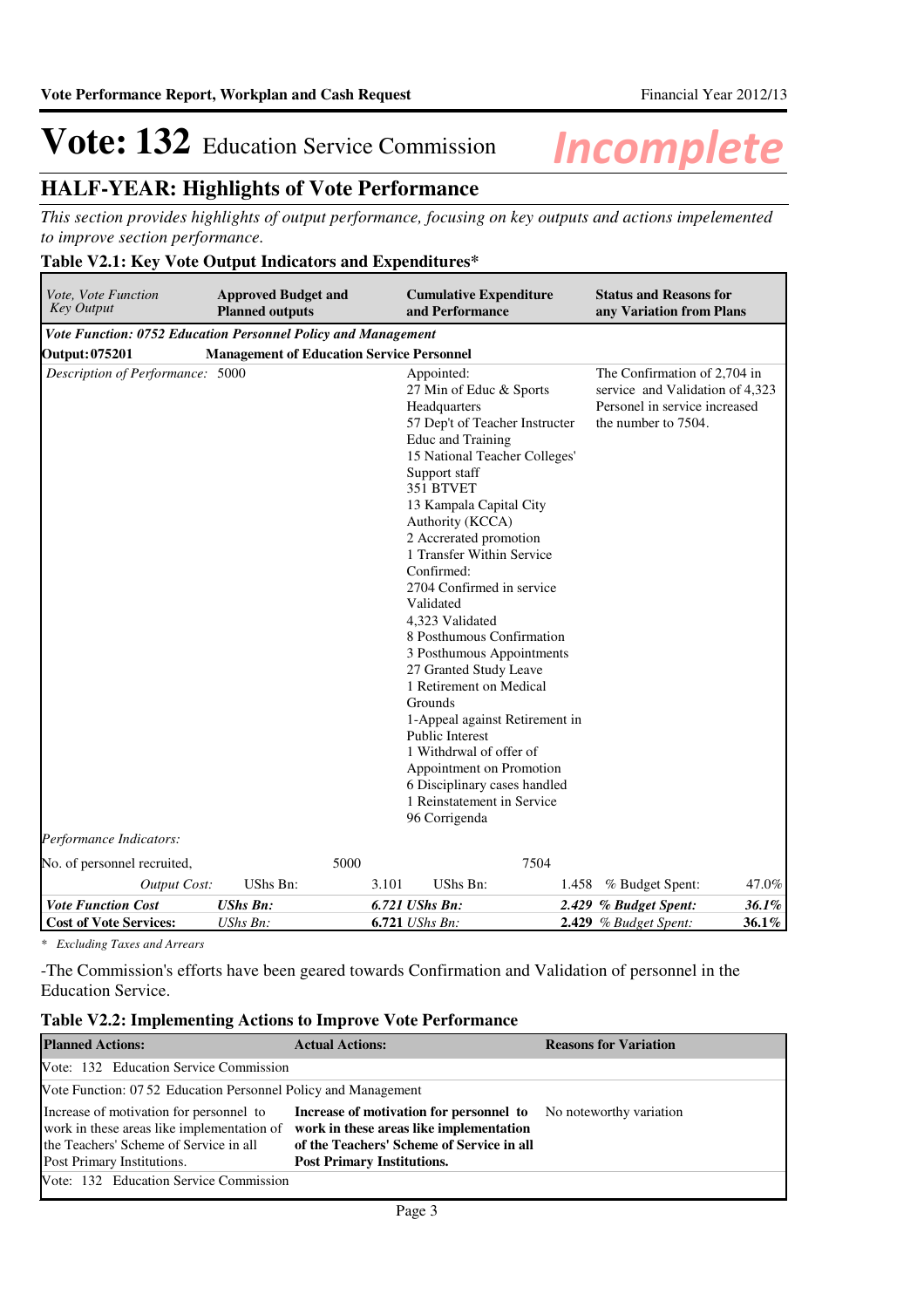## **HALF-YEAR: Highlights of Vote Performance**

| <b>Planned Actions:</b>                                        | <b>Actual Actions:</b>                                                                                                        | <b>Reasons for Variation</b> |
|----------------------------------------------------------------|-------------------------------------------------------------------------------------------------------------------------------|------------------------------|
| Vote Function: 07 52 Education Personnel Policy and Management |                                                                                                                               |                              |
| avoid back log                                                 | Immediate confirmation after probation to Immediate confirmation after probation No noteworthy variation<br>to avoid back log |                              |
| cases.                                                         | cases.                                                                                                                        |                              |
| <b>Mass</b>                                                    | <b>Mass</b>                                                                                                                   |                              |
| confirmations to be conducted.                                 | confirmations to be conducted.                                                                                                |                              |
| Monitoring $\&$ guidance to 112 districts                      | <b>Immediate confirmation after probation</b> No noteworthy variation                                                         |                              |
| and Municipalities. Establishment of                           | to avoid back log                                                                                                             |                              |
| Electronic Database Management System                          | cases.                                                                                                                        |                              |
| at District Service Commissions                                | <b>Mass</b>                                                                                                                   |                              |
|                                                                | confirmations to be conducted.                                                                                                |                              |

### *V3: Details of Releases and Expenditure*

*This section provides a comprehensive summary of the outputs delivered by the Vote and further details of Vote expenditures by Vote Function and Expenditure Item.*

### **Table V3.1: GoU Releases and Expenditure by Output\***

| <b>Billion Uganda Shillings</b>                                  | Approved      | <b>Released</b> | <b>Spent</b> | $%$ GoU       | $%$ GoU       | $%$ GoU     |
|------------------------------------------------------------------|---------------|-----------------|--------------|---------------|---------------|-------------|
|                                                                  | <b>Budget</b> |                 |              | <b>Budget</b> | <b>Budget</b> | Releases    |
|                                                                  |               |                 |              | Released      | Spent         | <i>Spen</i> |
| VF:0752 Education Personnel Policy and Management                | 5.73          | 3.07            | 2.43         | 53.6%         | $42.4\%$      | 79.1%       |
| Class: Outputs Provided                                          | 5.08          | 2.46            | 2.42         | 48.5%         | 47.7%         | 98.5%       |
| 075201 Management of Education Service Personnel                 | 3.10          | 1.48            | 1.46         | 47.8%         | $47.0\%$      | 98.4%       |
| 075202 Policy, Monitoring, Evaluation and Research               | 0.17          | 0.09            | 0.09         | 49.9%         | 49.7%         | 99.6%       |
| 075203 Finance, Administration, Audit and Procurement            | 1.71          | 0.85            | 0.83         | $49.4\%$      | 48.8%         | 98.7%       |
| 075204 Internal Audit                                            | 0.02          | 0.01            | 0.01         | 49.8%         | 49.8%         | 100.0%      |
| 075205 Procurement Services                                      | 0.02          | 0.01            | 0.01         | 50.6%         | 47.6%         | 94.1%       |
| 075206 Information Science                                       | 0.06          | 0.03            | 0.03         | $49.6\%$      | 48.7%         | 98.1%       |
| Class: Capital Purchases                                         | 0.65          | 0.61            | 0.01         | 93.9%         | $1.0\%$       | 1.1%        |
| 075272 Government Buildings and Administrative Infrastructure    | 0.04          | 0.00            | 0.00         | $0.0\%$       | $0.0\%$       | N/A         |
| 075275 Purchase of Motor Vehicles and Other Transport Equipment  | 0.27          | 0.27            | 0.01         | $100.0\%$     | $2.5\%$       | 2.5%        |
| 075278 Purchase of Office and Residential Furniture and Fittings | 0.35          | 0.34            | 0.00         | 98.6%         | $0.0\%$       | 0.0%        |
| <b>Total For Vote</b>                                            | 5.73          | 3.07            | 2.43         | 53.6%         | $42.4\%$      | 79.1%       |

*\* Excluding Taxes and Arrears*

### **Table V3.2: 2012/13 GoU Expenditure by Item**

| <b>Spent</b>                                                                                                                                             |
|----------------------------------------------------------------------------------------------------------------------------------------------------------|
| 98.5%                                                                                                                                                    |
| 82.9%                                                                                                                                                    |
| 100.0%                                                                                                                                                   |
| 50.0%                                                                                                                                                    |
| 100.0%                                                                                                                                                   |
| 88.0%                                                                                                                                                    |
| 100.0%                                                                                                                                                   |
| 100.0%                                                                                                                                                   |
| 101.2%                                                                                                                                                   |
| 100.0%                                                                                                                                                   |
| 104.7%                                                                                                                                                   |
| 98.2%                                                                                                                                                    |
| 98.3%                                                                                                                                                    |
| 100.0%                                                                                                                                                   |
| $0.0\%$                                                                                                                                                  |
| <b>Spent</b><br>$47.7\%$<br>31.3%<br>49.9%<br>25.0%<br>50.0%<br>44.0%<br>50.0%<br>50.0%<br>54.3%<br>50.0%<br>52.3%<br>48.7%<br>49.3%<br>50.0%<br>$0.0\%$ |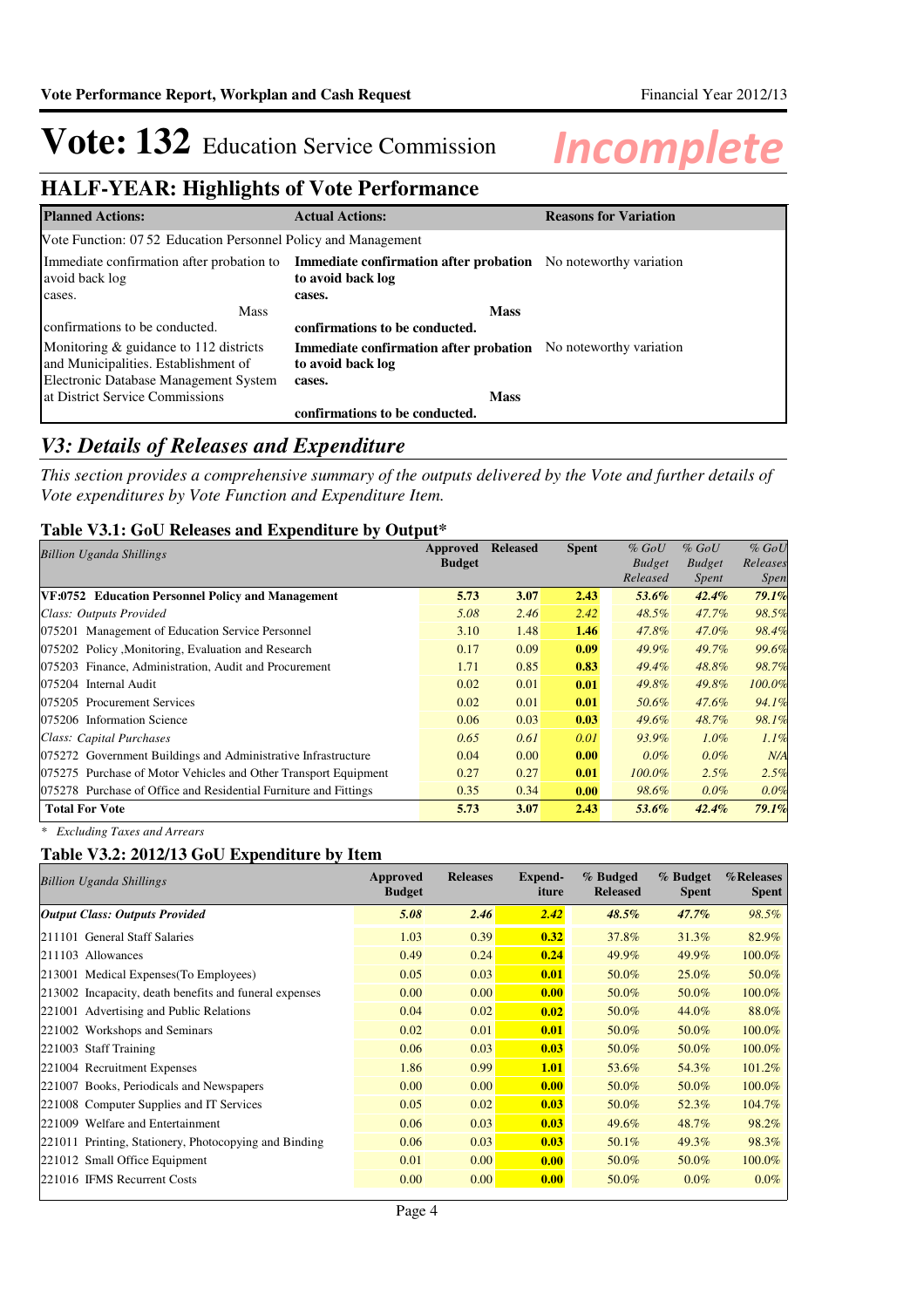## **HALF-YEAR: Highlights of Vote Performance**

| <b>Billion Uganda Shillings</b>                       | Approved<br><b>Budget</b> | <b>Releases</b> | <b>Expend-</b><br>iture | % Budged<br><b>Released</b> | % Budget<br><b>Spent</b> | %Releases<br><b>Spent</b> |
|-------------------------------------------------------|---------------------------|-----------------|-------------------------|-----------------------------|--------------------------|---------------------------|
| 222001 Telecommunications                             | 0.04                      | 0.02            | 0.02                    | 50.0%                       | 50.0%                    | 100.0%                    |
| 222002 Postage and Courier                            | 0.01                      | 0.00            | 0.00                    | 50.0%                       | 49.4%                    | 98.9%                     |
| 223003 Rent - Produced Assets to private entities     | 0.00                      | 0.00            | 0.00                    | 50.0%                       | 25.1%                    | 50.1%                     |
| 223004 Guard and Security services                    | 0.00                      | 0.00            | 0.00                    | 50.0%                       | 27.7%                    | 55.3%                     |
| 223005 Electricity                                    | 0.02                      | 0.01            | 0.01                    | 50.0%                       | 50.0%                    | 100.0%                    |
| 223006 Water                                          | 0.01                      | 0.01            | 0.01                    | 50.0%                       | 50.0%                    | 100.0%                    |
| 224002 General Supply of Goods and Services           | 0.18                      | 0.09            | 0.09                    | 50.1%                       | 51.5%                    | 102.6%                    |
| 225001 Consultancy Services- Short-term               | 0.06                      | 0.03            | 0.03                    | 50.2%                       | 50.1%                    | 99.9%                     |
| 227001 Travel Inland                                  | 0.35                      | 0.18            | 0.17                    | 50.0%                       | 50.0%                    | 99.9%                     |
| 227002 Travel Abroad                                  | 0.07                      | 0.04            | 0.03                    | 50.0%                       | 48.3%                    | 96.7%                     |
| 227004 Fuel, Lubricants and Oils                      | 0.27                      | 0.13            | 0.12                    | 46.3%                       | 46.3%                    | 99.9%                     |
| 228001 Maintenance - Civil                            | 0.01                      | 0.01            | 0.00                    | 50.0%                       | 49.8%                    | 99.7%                     |
| 228002 Maintenance - Vehicles                         | 0.33                      | 0.15            | 0.19                    | 46.9%                       | 57.4%                    | 122.3%                    |
| 228003 Maintenance Machinery, Equipment and Furniture | 0.01                      | 0.01            | 0.00                    | 50.0%                       | 44.8%                    | 89.7%                     |
| <b>Output Class: Capital Purchases</b>                | 0.96                      | 0.61            | 0.01                    | 64.1%                       | 0.7%                     | $1.1\%$                   |
| 231004 Transport Equipment                            | 0.27                      | 0.27            | 0.01                    | 100.0%                      | 2.5%                     | 2.5%                      |
| 231006 Furniture and Fixtures                         | 0.35                      | 0.34            | 0.00                    | 98.6%                       | 0.0%                     | $0.0\%$                   |
| 231007 Other Structures                               | 0.04                      | 0.00            | 0.00                    | 0.0%                        | 0.0%                     | N/A                       |
| 312206 Gross Tax                                      | 0.30                      | 0.00            | 0.00                    | 0.0%                        | $0.0\%$                  | N/A                       |
| <b>Grand Total:</b>                                   | 6.03                      | 3.07            | 2.43                    | $50.9\%$                    | 40.3%                    | $79.1\%$                  |
| <b>Total Excluding Taxes and Arrears:</b>             | 5.73                      | 3.07            | 2.43                    | 53.6%                       | 42.4%                    | $79.1\%$                  |

### **Table V3.3: GoU Releases and Expenditure by Project and Programme\***

| <b>Billion Uganda Shillings</b>                   | Approved      | <b>Released</b> | <b>Spent</b> | $%$ GoU       | $%$ GoU       | $%$ GoU      |
|---------------------------------------------------|---------------|-----------------|--------------|---------------|---------------|--------------|
|                                                   | <b>Budget</b> |                 |              | <b>Budget</b> | <b>Budget</b> | Releases     |
|                                                   |               |                 |              | Released      | <i>Spent</i>  | <i>Spent</i> |
| VF:0752 Education Personnel Policy and Management | 5.73          | 3.07            | 2.43         | 53.6%         | $42.4\%$      | 79.1%        |
| <b>Recurrent Programmes</b>                       |               |                 |              |               |               |              |
| 01<br>Headquarters                                | 5.08          | 2.46            | 2.42         | 48.5%         | 47.7%         | 98.5%        |
| Development Projects                              |               |                 |              |               |               |              |
| <b>Education Service Commission</b><br>0363       | 0.65          | 0.61            | 0.01         | 93.9%         | $1.0\%$       | 1.1%         |
| <b>Total For Vote</b>                             | 5.73          | 3.07            | 2.43         | 53.6%         | $42.4\%$      | 79.1%        |

*\* Excluding Taxes and Arrears*

### **Table V3.4: Donor Releases and Expenditure by Project and Programme\***

| <b>Billion Uganda Shillings</b>                          | Approved      | <b>Released</b> | <b>Spent</b> | $%$ GoU       | $%$ GoU       | $%$ GoU      |
|----------------------------------------------------------|---------------|-----------------|--------------|---------------|---------------|--------------|
|                                                          | <b>Budget</b> |                 |              | <b>Budget</b> | <b>Budget</b> | Releases     |
|                                                          |               |                 |              | Released      | <b>Spent</b>  | <i>Spent</i> |
| <b>VF:0752</b> Education Personnel Policy and Management | 0.99          | 0.00            | 0.00         | $0.0\%$       | $0.0\%$       | N/A          |
| Development Projects                                     |               |                 |              |               |               |              |
| 0363<br><b>Education Service Commission</b>              | 0.99          | 0.00            | 0.00         | 0.0%          | $0.0\%$       | N/A          |
| <b>Total For Vote</b>                                    | 0.99          | 0.00            | 0.00         | $0.0\%$       | $0.0\%$       | N/A          |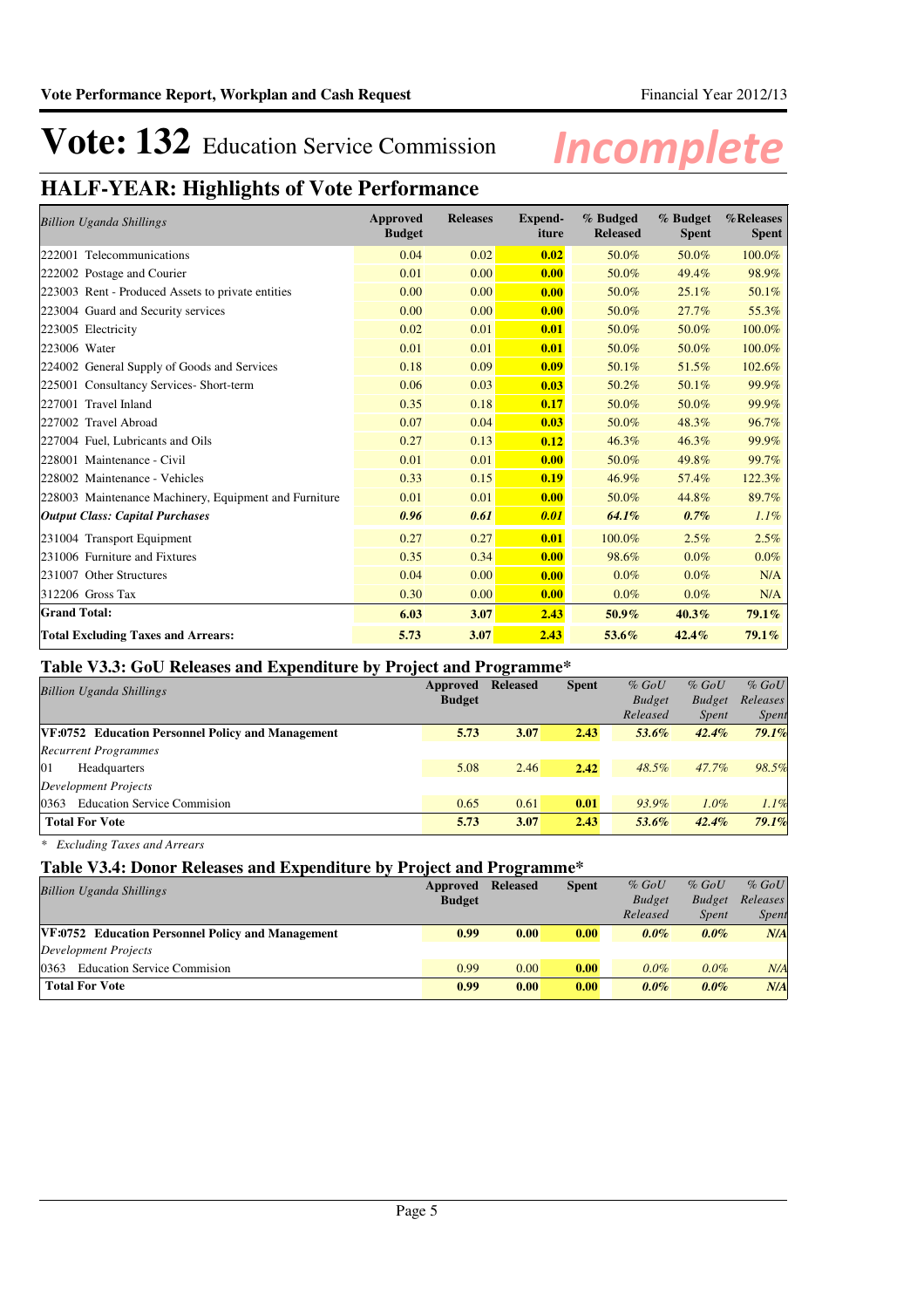*0*

*NTR*

# Vote: 132 Education Service Commission Incomplete

## **QUARTER 2: Cumulative Outputs and Expenditure by End of Quarter**

| Annual Planned Outputs and Cumulative Outputs Achieved by End of<br><b>Quarter</b> (Quantity and Location)                                                                                                                                                                                                                                                                                                                                                                                                                                                                                                                                                                                                                                                                                                              | Cumulative Expenditures made by the End of the Quarter to<br><b>Deliver Cumulative Outputs</b><br><b>UShs Thousand</b> |                         |  |  |
|-------------------------------------------------------------------------------------------------------------------------------------------------------------------------------------------------------------------------------------------------------------------------------------------------------------------------------------------------------------------------------------------------------------------------------------------------------------------------------------------------------------------------------------------------------------------------------------------------------------------------------------------------------------------------------------------------------------------------------------------------------------------------------------------------------------------------|------------------------------------------------------------------------------------------------------------------------|-------------------------|--|--|
| Vote Function: 0752 Education Personnel Policy and Management                                                                                                                                                                                                                                                                                                                                                                                                                                                                                                                                                                                                                                                                                                                                                           |                                                                                                                        |                         |  |  |
| <b>Recurrent Programmes</b>                                                                                                                                                                                                                                                                                                                                                                                                                                                                                                                                                                                                                                                                                                                                                                                             |                                                                                                                        |                         |  |  |
| Programme 01 Headquarters                                                                                                                                                                                                                                                                                                                                                                                                                                                                                                                                                                                                                                                                                                                                                                                               |                                                                                                                        |                         |  |  |
| <b>Outputs Provided</b>                                                                                                                                                                                                                                                                                                                                                                                                                                                                                                                                                                                                                                                                                                                                                                                                 |                                                                                                                        |                         |  |  |
| Output: 07 5201 Management of Education Service Personnel                                                                                                                                                                                                                                                                                                                                                                                                                                                                                                                                                                                                                                                                                                                                                               |                                                                                                                        |                         |  |  |
|                                                                                                                                                                                                                                                                                                                                                                                                                                                                                                                                                                                                                                                                                                                                                                                                                         |                                                                                                                        |                         |  |  |
| <b>Annual Planned Outputs:</b>                                                                                                                                                                                                                                                                                                                                                                                                                                                                                                                                                                                                                                                                                                                                                                                          | <b>Item</b><br>211101 General Staff Salaries                                                                           | <b>Spent</b><br>321,800 |  |  |
| Appointment of 4,500 teaching and non-teaching personnel;                                                                                                                                                                                                                                                                                                                                                                                                                                                                                                                                                                                                                                                                                                                                                               | 221004 Recruitment Expenses                                                                                            | 1,007,186               |  |  |
|                                                                                                                                                                                                                                                                                                                                                                                                                                                                                                                                                                                                                                                                                                                                                                                                                         | 228002 Maintenance - Vehicles                                                                                          | 124,202                 |  |  |
| Validation of 2,000 secondary school teachers;                                                                                                                                                                                                                                                                                                                                                                                                                                                                                                                                                                                                                                                                                                                                                                          |                                                                                                                        |                         |  |  |
| Confirmation and regularization of 2,000 appointments;                                                                                                                                                                                                                                                                                                                                                                                                                                                                                                                                                                                                                                                                                                                                                                  |                                                                                                                        |                         |  |  |
| Granting study leave and reviewing disciplinary cases submitted by MoES;                                                                                                                                                                                                                                                                                                                                                                                                                                                                                                                                                                                                                                                                                                                                                |                                                                                                                        |                         |  |  |
| Supervising and guiding 112 Districts on recruitment.                                                                                                                                                                                                                                                                                                                                                                                                                                                                                                                                                                                                                                                                                                                                                                   |                                                                                                                        |                         |  |  |
| To recruit 500 personnel for Kampala Capital City Authority (KCCA).                                                                                                                                                                                                                                                                                                                                                                                                                                                                                                                                                                                                                                                                                                                                                     |                                                                                                                        |                         |  |  |
| Location at Education Service Commission.                                                                                                                                                                                                                                                                                                                                                                                                                                                                                                                                                                                                                                                                                                                                                                               |                                                                                                                        |                         |  |  |
| Cumulatie Outputs Achieved by the end of the Quarter:                                                                                                                                                                                                                                                                                                                                                                                                                                                                                                                                                                                                                                                                                                                                                                   |                                                                                                                        |                         |  |  |
| Appointed:<br>27 Min of Educ & Sports Headquarters<br>57 Dep't of Teacher Instructer Educ and Training<br>15 National Teacher Colleges' Support staff<br>351 BTVET<br>13 Kampala Capital City Authority (KCCA)<br>2 Accrerated promotion<br><b>1 Transfer Within Service</b><br>Confirmed:<br>2704 Confirmed in service<br><b>Validated</b><br>4.323 Validated<br>8 Posthumous Confirmation<br><b>3 Posthumous Appointments</b><br><b>27 Granted Study Leave</b><br><b>1 Retirement on Medical Grounds</b><br>1-Appeal against Retirement in Public Interest<br>1 Withdrwal of offer of Appointment on Promotion<br>6 Disciplinary cases handled<br><b>1 Reinstatement in Service</b><br>96 Corrigenda<br><b>Reasons for Variation in performance</b><br>No Budget Provision for new recruitments, recruitments done on |                                                                                                                        |                         |  |  |
| replacement basis and unfilled established structures. Focus was put on<br>validation and confirmation of appointments.                                                                                                                                                                                                                                                                                                                                                                                                                                                                                                                                                                                                                                                                                                 |                                                                                                                        |                         |  |  |
|                                                                                                                                                                                                                                                                                                                                                                                                                                                                                                                                                                                                                                                                                                                                                                                                                         | <b>Total</b>                                                                                                           | 1,457,938               |  |  |
|                                                                                                                                                                                                                                                                                                                                                                                                                                                                                                                                                                                                                                                                                                                                                                                                                         | <b>Wage Recurrent</b>                                                                                                  | 321,800                 |  |  |
|                                                                                                                                                                                                                                                                                                                                                                                                                                                                                                                                                                                                                                                                                                                                                                                                                         | <b>Non Wage Recurrent</b>                                                                                              | 1,136,138               |  |  |

**Output: 07 5202 Policy ,Monitoring, Evaluation and Research**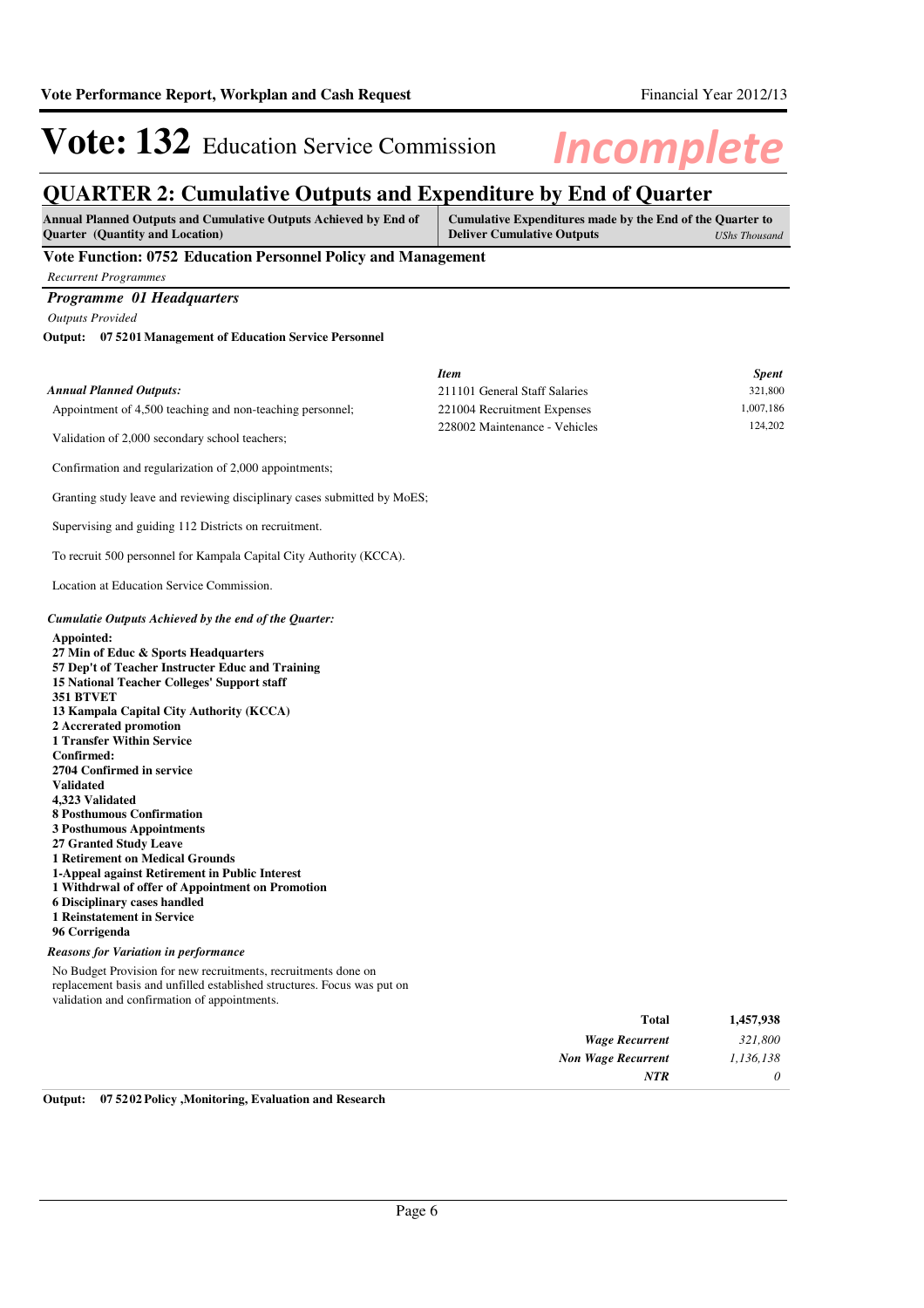*Recurrent Programmes*

# Vote: 132 Education Service Commission Incomplete

## **QUARTER 2: Cumulative Outputs and Expenditure by End of Quarter**

| Annual Planned Outputs and Cumulative Outputs Achieved by End of | Cumulative Expenditures made by the End of the Quarter to |  |
|------------------------------------------------------------------|-----------------------------------------------------------|--|
| <b>Ouarter</b> (Quantity and Location)                           | <b>Deliver Cumulative Outputs</b><br>UShs Thousand        |  |
| Vete Function: 0752 Education Dersennel Delicy and Management    |                                                           |  |

#### **Vote Function: 0752 Education Personnel Policy and Management**

| Programme 01 Headquarters                                                                                                                                                                                                |                                                                             |                 |
|--------------------------------------------------------------------------------------------------------------------------------------------------------------------------------------------------------------------------|-----------------------------------------------------------------------------|-----------------|
|                                                                                                                                                                                                                          | <b>Item</b>                                                                 | <b>Spent</b>    |
| <b>Annual Planned Outputs:</b>                                                                                                                                                                                           | 211103 Allowances                                                           | 17,500          |
| FFinal Outputs during FY 2012/13 under this key output are:                                                                                                                                                              | 221011 Printing, Stationery, Photocopying and<br><b>Binding</b>             | 22,500          |
| Ministerial Policy Statement 2013/14;                                                                                                                                                                                    | 224002 General Supply of Goods and Services                                 | 1,300           |
| Budget Framework Paper 2013/14;                                                                                                                                                                                          | 225001 Consultancy Services- Short-term<br>227004 Fuel, Lubricants and Oils | 21,467<br>9,900 |
| Annual Report 2011/12;                                                                                                                                                                                                   | 228002 Maintenance - Vehicles                                               | 12,500          |
| Quarterly Reports April - June 2012, July-Sept 2012, Oct - Dec 2012, Jan-<br>Mar 2013;                                                                                                                                   |                                                                             |                 |
| ROM Plan 2012/13;                                                                                                                                                                                                        |                                                                             |                 |
| ROM Progress Report 2011/12;                                                                                                                                                                                             |                                                                             |                 |
| National Reports;                                                                                                                                                                                                        |                                                                             |                 |
| ESSAPR 2011/12;                                                                                                                                                                                                          |                                                                             |                 |
| Contributions to Nation of State Address and Presidents Manifesto<br>Publications. 2012/13                                                                                                                               |                                                                             |                 |
| Sector Review and Meetings;                                                                                                                                                                                              |                                                                             |                 |
| Continue to develop an ESC Electronic Database for all personnel in the<br>education service;                                                                                                                            |                                                                             |                 |
| Train personnel on Result oriented Monitoring and Evaluation.                                                                                                                                                            |                                                                             |                 |
| Train personnel on the Electronic Data Management System under skills<br>development program                                                                                                                             |                                                                             |                 |
| Evaluation of Scheme of Service (SOS) for Primary Teachers;                                                                                                                                                              |                                                                             |                 |
| Print and disseminate the Education Service Commission Regulations<br>2012 and Teacher's Proffessional Code of Conduct 2012                                                                                              |                                                                             |                 |
| Disseminate the Teacher's Proffessional Code of Conduct 2012 and<br>sensitization of key stakeholders;                                                                                                                   |                                                                             |                 |
| Purchase computers and install Electronic Data Management Systems for<br>112 District Service Commission.                                                                                                                |                                                                             |                 |
| Equip District Service Commission personnel with skills to manage the<br>Electronic Data Management System.                                                                                                              |                                                                             |                 |
| Location of outputs at ESC headquarters at Farmers House and Districts.                                                                                                                                                  |                                                                             |                 |
| Cumulatie Outputs Achieved by the end of the Quarter:                                                                                                                                                                    |                                                                             |                 |
| -Annual Report 2011/12;<br>-Ouarterly (O4) Report April - June 2012<br>-Ouarterly (O1) Report (July-Sept 2012)<br>-ROM Progress Report 2011/12<br>-ESSAPR 2011/12;<br>-National Reports;<br>-Sector Review and Meetings; |                                                                             |                 |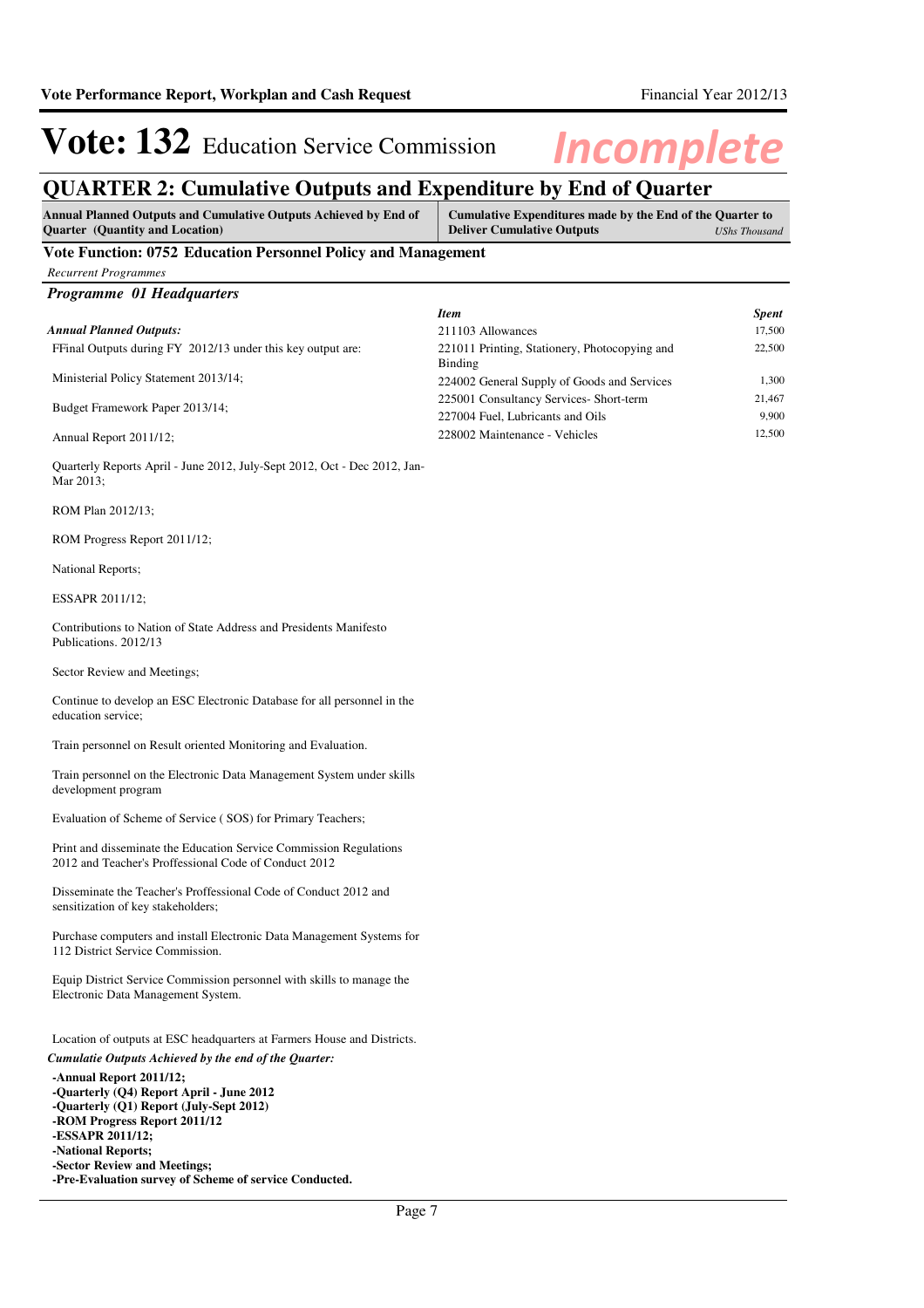## **QUARTER 2: Cumulative Outputs and Expenditure by End of Quarter**

| <b>Annual Planned Outputs and Cumulative Outputs Achieved by End of</b> | Cumulative Expenditures made by the End of the Quarter to |               |
|-------------------------------------------------------------------------|-----------------------------------------------------------|---------------|
| <b>Ouarter</b> (Quantity and Location)                                  | <b>Deliver Cumulative Outputs</b>                         | UShs Thousand |
| the property of the control of                                          |                                                           |               |

#### **Vote Function: 0752 Education Personnel Policy and Management**

#### *Programme 01 Headquarters* **-Continued the development of the ESC Electronic Database for all personnel in the education service; -Location of outputs at ESC headquarters at Farmers House and Districts**

#### *Reasons for Variation in performance*

Dissemination of Education Service guidelines and code of conduct not done due to delays in the procurement process, planned for Q3.

| 85,167   | <b>Total</b>              |
|----------|---------------------------|
| 0        | <b>Wage Recurrent</b>     |
| 85,167   | <b>Non Wage Recurrent</b> |
| $\theta$ | <b>NTR</b>                |
|          |                           |

#### **07 5203 Finance, Administration, Audit and Procurement Output:**

| <b>Item</b>                                              | <b>Spent</b>              |
|----------------------------------------------------------|---------------------------|
| 211103 Allowances                                        | 201,990                   |
| 213002 Incapacity, death benefits and funeral            | 2,000                     |
| expenses                                                 |                           |
| 221001 Advertising and Public Relations                  | 15,395                    |
| 221002 Workshops and Seminars                            | 12,000                    |
| 221003 Staff Training                                    | 28,500                    |
| 221007 Books, Periodicals and Newspapers                 | 1,000                     |
| 221008 Computer Supplies and IT Services                 | 9,159                     |
| 221009 Welfare and Entertainment                         | 27,000                    |
| 221011 Printing, Stationery, Photocopying and<br>Binding | 6,000                     |
| 221012 Small Office Equipment                            | 2,500                     |
| 222001 Telecommunications                                | 20,000                    |
| 222002 Postage and Courier                               | 2,472                     |
| 223003 Rent - Produced Assets to private entities        | 251                       |
| 223004 Guard and Security services                       | 1,106                     |
| 223005 Electricity                                       | 12,000                    |
| 223006 Water                                             | 5,000                     |
| 224002 General Supply of Goods and Services              | 92,111                    |
| 225001 Consultancy Services- Short-term                  | 8,500                     |
| 227001 Travel Inland                                     | 169,828                   |
| 227002 Travel Abroad                                     | 34,800                    |
| 227004 Fuel, Lubricants and Oils                         | 115,000                   |
| 228001 Maintenance - Civil                               | 4,984                     |
| 228002 Maintenance - Vehicles                            | 49,879                    |
| 228003 Maintenance Machinery, Equipment and<br>Furniture | 4,485                     |
| <b>Total</b>                                             | 834,709                   |
| <b>Wage Recurrent</b>                                    | $\theta$                  |
|                                                          | 834,709                   |
| NTR                                                      | 0                         |
|                                                          | <b>Non Wage Recurrent</b> |

**Output: 07 5204 Internal Audit**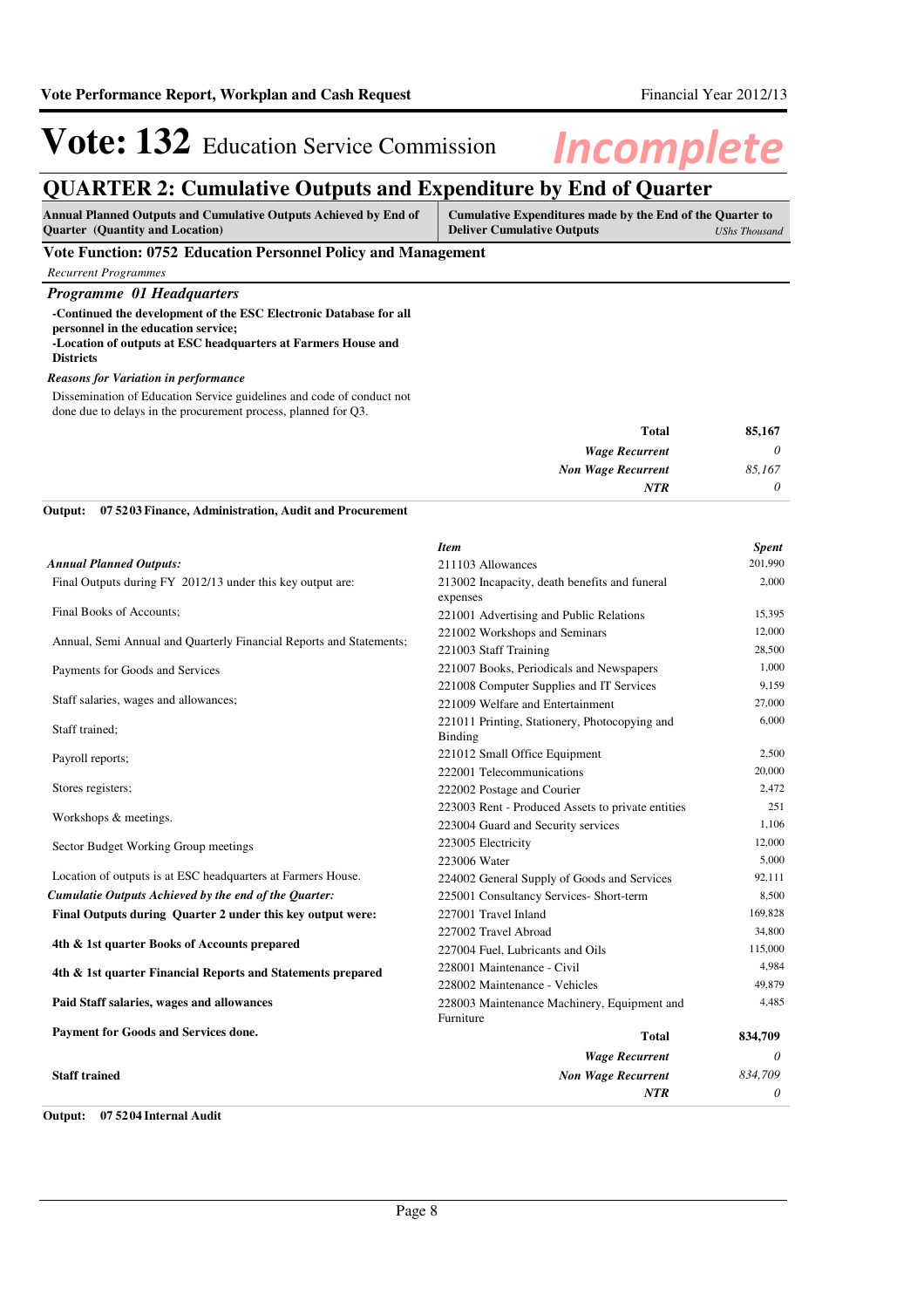*0*

*NTR*

# Vote: 132 Education Service Commission Incomplete

## **QUARTER 2: Cumulative Outputs and Expenditure by End of Quarter**

| Annual Planned Outputs and Cumulative Outputs Achieved by End of<br><b>Quarter</b> (Quantity and Location)      | <b>Deliver Cumulative Outputs</b> | Cumulative Expenditures made by the End of the Quarter to | <b>UShs Thousand</b> |
|-----------------------------------------------------------------------------------------------------------------|-----------------------------------|-----------------------------------------------------------|----------------------|
| Vote Function: 0752 Education Personnel Policy and Management                                                   |                                   |                                                           |                      |
| <b>Recurrent Programmes</b>                                                                                     |                                   |                                                           |                      |
| Programme 01 Headquarters                                                                                       |                                   |                                                           |                      |
|                                                                                                                 | <b>Item</b>                       |                                                           | <b>Spent</b>         |
| <b>Annual Planned Outputs:</b>                                                                                  | 211103 Allowances                 |                                                           | 6,000                |
| Final Outputs during FY 2012/13 under this key output are:                                                      | 227001 Travel Inland              |                                                           | 2,500                |
| Payroll Audit reports;                                                                                          |                                   |                                                           |                      |
| Non-Wage audit reports;                                                                                         |                                   |                                                           |                      |
| Project audit reports;                                                                                          |                                   |                                                           |                      |
| Management Letter/Quarterly Reports                                                                             |                                   |                                                           |                      |
| Cumulatie Outputs Achieved by the end of the Quarter:                                                           |                                   |                                                           |                      |
| <b>Payroll Audit reports;</b>                                                                                   |                                   |                                                           |                      |
| Non-Wage audit reports;                                                                                         |                                   |                                                           |                      |
| <b>Project audit reports;</b>                                                                                   |                                   |                                                           |                      |
| <b>Management Letter/Quarterly Reports</b>                                                                      |                                   |                                                           |                      |
| <b>Reasons for Variation in performance</b>                                                                     |                                   |                                                           |                      |
| No noteworthy variation.                                                                                        |                                   |                                                           |                      |
|                                                                                                                 |                                   | <b>Total</b>                                              | 8,500                |
|                                                                                                                 |                                   | <b>Wage Recurrent</b>                                     | 0                    |
|                                                                                                                 |                                   | <b>Non Wage Recurrent</b>                                 | 8,500                |
|                                                                                                                 |                                   | NTR                                                       | 0                    |
| Output:<br>07 52 05 Procurement Services                                                                        |                                   |                                                           |                      |
|                                                                                                                 | <b>Item</b>                       |                                                           | Spent                |
| <b>Annual Planned Outputs:</b>                                                                                  | 211103 Allowances                 |                                                           | 5,000                |
| Final Outputs during FY 2012/13 under this key output are:                                                      | 227001 Travel Inland              |                                                           | 2,500                |
| Management of the procurement of goods and services                                                             |                                   |                                                           |                      |
| Management of disposal of goods and services                                                                    |                                   |                                                           |                      |
| Monthly, Quarterly, Semi-Annual and Annual Procurement Reports                                                  |                                   |                                                           |                      |
| Procurement Plan 2012/2013                                                                                      |                                   |                                                           |                      |
| Workshops on Procurement activities and Processes                                                               |                                   |                                                           |                      |
| Cumulatie Outputs Achieved by the end of the Quarter:                                                           |                                   |                                                           |                      |
| -Procurement Plan 2012/2013 prepared and submitted to PPDA and                                                  |                                   |                                                           |                      |
| <b>Treasury</b><br>-Mothly reports prepared and sent to PPDA                                                    |                                   |                                                           |                      |
| -Managed procurement of goods and services notably the 50,000                                                   |                                   |                                                           |                      |
| copies of The Education Service Commission Regulations, 2012 and                                                |                                   |                                                           |                      |
| 150,000 Copies of Teacher's Proffessional Code of Conduct, 2012.<br><b>Reasons for Variation in performance</b> |                                   |                                                           |                      |
| The Unit did not carry out training as planned because most staff                                               |                                   |                                                           |                      |
| members were engaged in field activities throught the quarter.                                                  |                                   |                                                           |                      |
|                                                                                                                 |                                   | <b>Total</b>                                              | 8,000                |
|                                                                                                                 |                                   | <b>Wage Recurrent</b>                                     | 0                    |
|                                                                                                                 |                                   | <b>Non Wage Recurrent</b>                                 | 8,000                |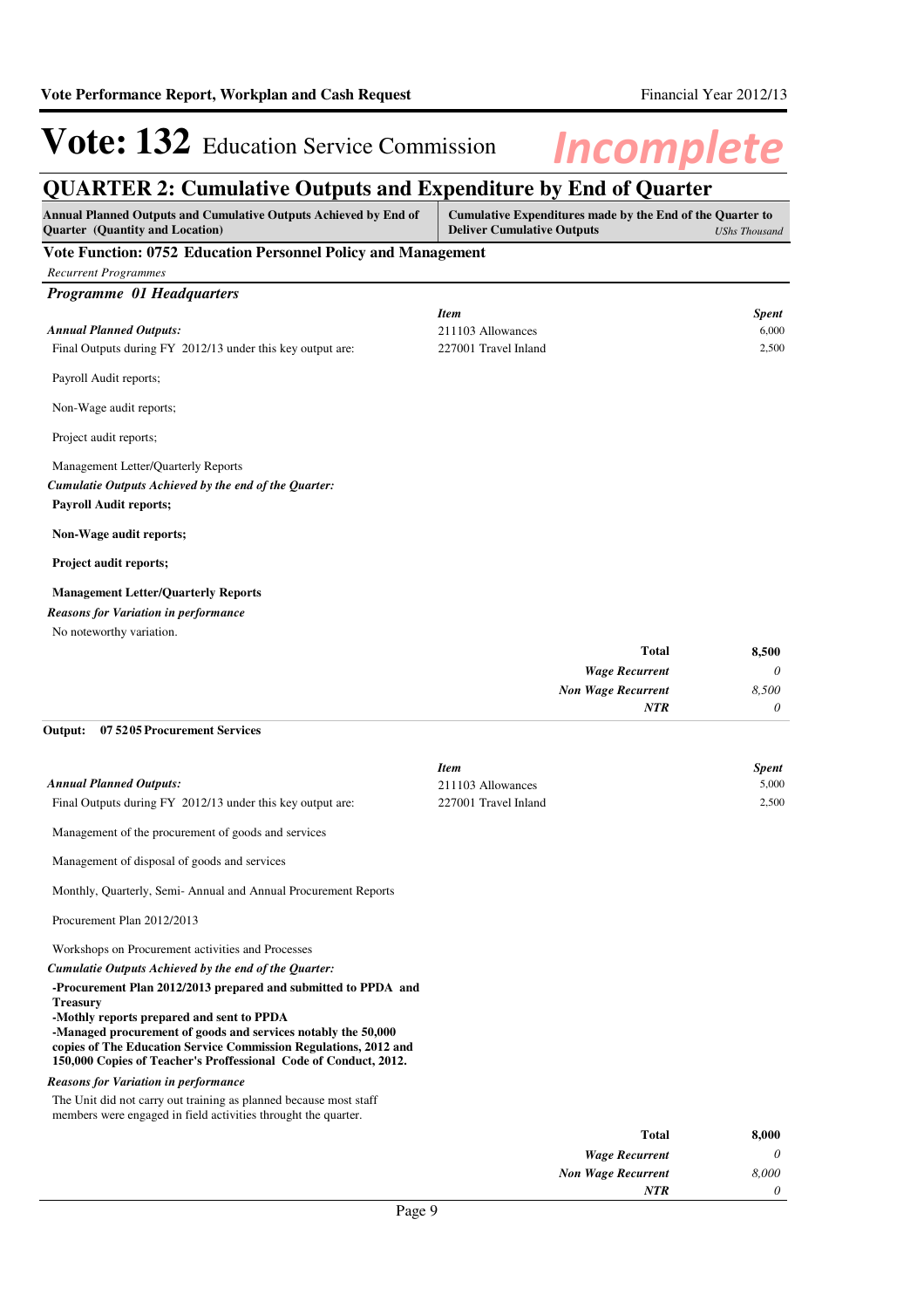### **QUARTER 2: Cumulative Outputs and Expenditure by End of Quarter**

| <b>Annual Planned Outputs and Cumulative Outputs Achieved by End of</b><br><b>Quarter</b> (Quantity and Location)                                                                                                                                                                                                                                                                                                                                                                                                                                                                                    | Cumulative Expenditures made by the End of the Quarter to<br><b>Deliver Cumulative Outputs</b><br><b>UShs Thousand</b> |        |
|------------------------------------------------------------------------------------------------------------------------------------------------------------------------------------------------------------------------------------------------------------------------------------------------------------------------------------------------------------------------------------------------------------------------------------------------------------------------------------------------------------------------------------------------------------------------------------------------------|------------------------------------------------------------------------------------------------------------------------|--------|
| Vote Function: 0752 Education Personnel Policy and Management                                                                                                                                                                                                                                                                                                                                                                                                                                                                                                                                        |                                                                                                                        |        |
| <b>Recurrent Programmes</b>                                                                                                                                                                                                                                                                                                                                                                                                                                                                                                                                                                          |                                                                                                                        |        |
| Programme 01 Headquarters                                                                                                                                                                                                                                                                                                                                                                                                                                                                                                                                                                            |                                                                                                                        |        |
| Output: 07 5206 Information Science                                                                                                                                                                                                                                                                                                                                                                                                                                                                                                                                                                  |                                                                                                                        |        |
|                                                                                                                                                                                                                                                                                                                                                                                                                                                                                                                                                                                                      | <b>Item</b>                                                                                                            | Spent  |
| <b>Annual Planned Outputs:</b>                                                                                                                                                                                                                                                                                                                                                                                                                                                                                                                                                                       | 211103 Allowances                                                                                                      | 12,500 |
| Final Out-puts during 2012/13 under this key output are;                                                                                                                                                                                                                                                                                                                                                                                                                                                                                                                                             | 221008 Computer Supplies and IT Services                                                                               | 15,962 |
| Support ESC ICT Functions,                                                                                                                                                                                                                                                                                                                                                                                                                                                                                                                                                                           |                                                                                                                        |        |
| Internet e-mail connectivity,                                                                                                                                                                                                                                                                                                                                                                                                                                                                                                                                                                        |                                                                                                                        |        |
| Anti-Virus subscriptions                                                                                                                                                                                                                                                                                                                                                                                                                                                                                                                                                                             |                                                                                                                        |        |
| Centralized management and sharing of ICT resources using the<br>commission ICT Network                                                                                                                                                                                                                                                                                                                                                                                                                                                                                                              |                                                                                                                        |        |
| Maintanance of the Education Service Commission Website                                                                                                                                                                                                                                                                                                                                                                                                                                                                                                                                              |                                                                                                                        |        |
| Maintenance of the Onestop Information Resource Centre, Information<br>Records and Management                                                                                                                                                                                                                                                                                                                                                                                                                                                                                                        |                                                                                                                        |        |
| Training, Workshops and Seminars                                                                                                                                                                                                                                                                                                                                                                                                                                                                                                                                                                     |                                                                                                                        |        |
| Cumulatie Outputs Achieved by the end of the Quarter:                                                                                                                                                                                                                                                                                                                                                                                                                                                                                                                                                |                                                                                                                        |        |
| -Routine servicing and repairs of computers and accessories done.<br>-Stocked and maintained the resource centre with relevant materials<br>-provided and managed technical support systems of the Commission<br>including upgrading the LAN and its resources<br>-Subscribed for internet services and ensured that there was full time<br>internet resources available to users<br>-Guided, reccomended procurement of relevant ICT materials for the<br><b>Commission.</b><br>-Provided Reliable and Accurate Information, data and statistics for<br>management use and stakeholder's reference. |                                                                                                                        |        |
| <b>Reasons for Variation in performance</b>                                                                                                                                                                                                                                                                                                                                                                                                                                                                                                                                                          |                                                                                                                        |        |
| No Noteworthy variation.                                                                                                                                                                                                                                                                                                                                                                                                                                                                                                                                                                             |                                                                                                                        |        |
|                                                                                                                                                                                                                                                                                                                                                                                                                                                                                                                                                                                                      | <b>Total</b>                                                                                                           | 28,462 |
|                                                                                                                                                                                                                                                                                                                                                                                                                                                                                                                                                                                                      | <b>Wage Recurrent</b>                                                                                                  | 0      |
|                                                                                                                                                                                                                                                                                                                                                                                                                                                                                                                                                                                                      | Non Wage Recurrent                                                                                                     | 28,462 |
|                                                                                                                                                                                                                                                                                                                                                                                                                                                                                                                                                                                                      | NTR                                                                                                                    | 0      |

*Development Projects*

#### *Project 0363 Education Service Commision*

*Capital Purchases*

**07 5272 Government Buildings and Administrative Infrastructure Output:**

#### *Annual Planned Outputs:*

Planned final outputs during 2012/13 are:

Container

Trolley for rolling bundles of Files

*Cumulatie Outputs Achieved by the end of the Quarter:*

**Procurement pushed to 4th quarter as priority shifted to purchase of**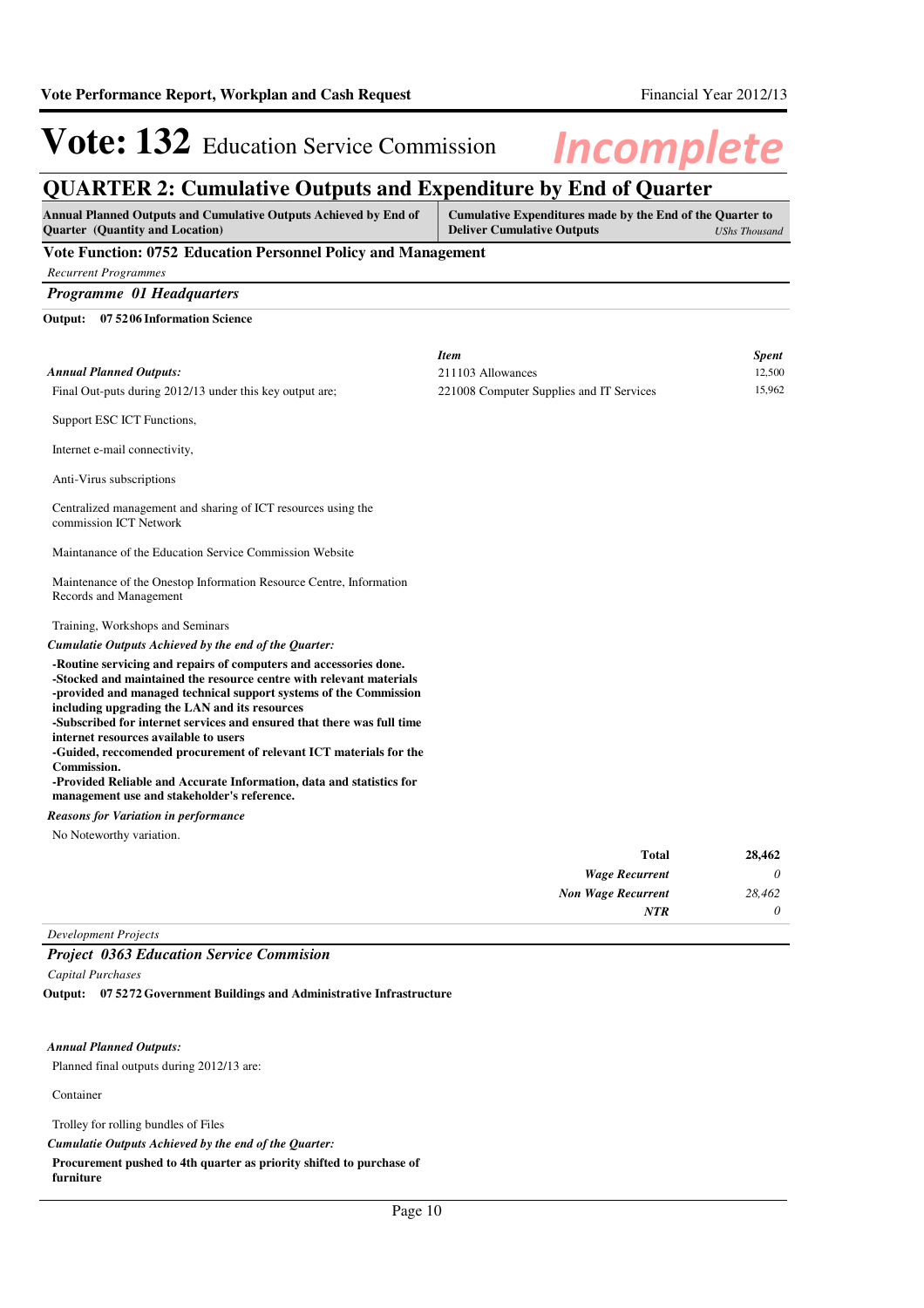## **QUARTER 2: Cumulative Outputs and Expenditure by End of Quarter**

| <b>Annual Planned Outputs and Cumulative Outputs Achieved by End of</b><br><b>Quarter</b> (Quantity and Location) | Cumulative Expenditures made by the End of the Quarter to<br><b>Deliver Cumulative Outputs</b> | <b>UShs Thousand</b> |
|-------------------------------------------------------------------------------------------------------------------|------------------------------------------------------------------------------------------------|----------------------|
| Vote Function: 0752 Education Personnel Policy and Management                                                     |                                                                                                |                      |
| <b>Development Projects</b>                                                                                       |                                                                                                |                      |
| <b>Project 0363 Education Service Commision</b>                                                                   |                                                                                                |                      |
| <b>Reasons for Variation in performance</b>                                                                       |                                                                                                |                      |
| Procurement pushed to 4th quarter as priority shifted to purchase of<br>furniture                                 |                                                                                                |                      |
|                                                                                                                   | <b>Total</b>                                                                                   | 0                    |
|                                                                                                                   | <b>GoU</b> Development                                                                         | 0                    |
|                                                                                                                   | <b>Donor Development</b>                                                                       | 0                    |
|                                                                                                                   | <b>NTR</b>                                                                                     | 0                    |
| 075275 Purchase of Motor Vehicles and Other Transport Equipment<br>Output:                                        |                                                                                                |                      |
|                                                                                                                   | <b>Item</b>                                                                                    | <b>Spent</b>         |
| <b>Annual Planned Outputs:</b>                                                                                    | 231004 Transport Equipment                                                                     | 6,711                |
| Planned final outputs during 2012/13 are:                                                                         |                                                                                                |                      |
| 2 Station Wagon Vehicles for Chairperson and 1 Member                                                             |                                                                                                |                      |
| Cumulatie Outputs Achieved by the end of the Quarter:                                                             |                                                                                                |                      |
| Contract Awarded and funds committed for purchase of 2 Station<br>Wagons.                                         |                                                                                                |                      |
| <b>Reasons for Variation in performance</b>                                                                       |                                                                                                |                      |
| Delay in getting approval from Accountant General                                                                 |                                                                                                |                      |
|                                                                                                                   | <b>Total</b>                                                                                   | 6,711                |
|                                                                                                                   | <b>GoU</b> Development                                                                         | 6,711                |
|                                                                                                                   | <b>Donor Development</b>                                                                       | 0                    |
|                                                                                                                   | NTR                                                                                            | $\theta$             |

#### *Annual Planned Outputs:*

Planned final outputs during 2012/13 are:

Office Furniture

### **N/A** *Cumulatie Outputs Achieved by the end of the Quarter: Reasons for Variation in performance*

Planned for Q3 FY 2012/13

| $\bf{0}$              | Total                    |
|-----------------------|--------------------------|
| $\boldsymbol{\omega}$ | <b>GoU</b> Development   |
| 0                     | <b>Donor Development</b> |
| 0                     | <b>NTR</b>               |
|                       |                          |

#### *Outputs Provided*

#### **07 5202 Policy ,Monitoring, Evaluation and Research Output:**

#### *Annual Planned Outputs:*

Printing and Disseminanting the Education Service Commission Regulations and Code of Conduct 2010

Procurement of service provider

Evaluating the Scheme of Service at Primary Level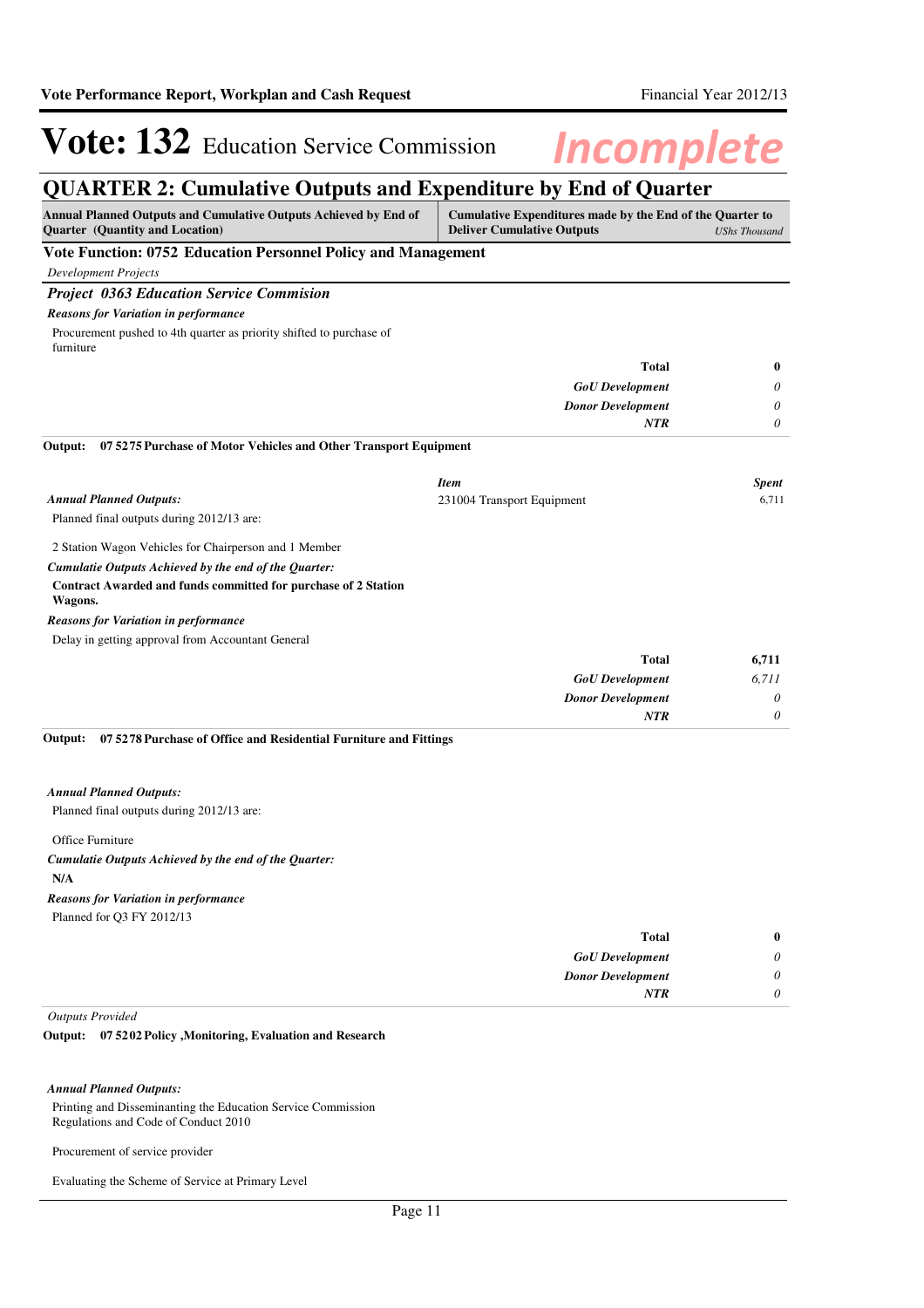## **QUARTER 2: Cumulative Outputs and Expenditure by End of Quarter**

| <b>Annual Planned Outputs and Cumulative Outputs Achieved by End of</b> | Cumulative Expenditures made by the End of the Ouarter to |               |
|-------------------------------------------------------------------------|-----------------------------------------------------------|---------------|
| <b>Quarter</b> (Quantity and Location)                                  | <b>Deliver Cumulative Outputs</b>                         | UShs Thousand |

#### **Vote Function: 0752 Education Personnel Policy and Management**

*Development Projects*

#### *Project 0363 Education Service Commision*

Development of an Electronic Database for non-teaching staff in the Education Service and staff of Ministry of Education and Sports and relating data from academic institutions and Districts

#### *Cumulatie Outputs Achieved by the end of the Quarter:*

**Pre Evaluation of the Scheme of Service at Primary Level was done across the country**

#### **Development of an Electronic Database for non-teaching staff in the Education Service and staff of Ministry of Education and Sports and relating data from academic institutions and Districts was done.**

#### *Reasons for Variation in performance*

Dissemination of the Education Service Commission Regulations,2010 (50,000 Copies) and Code of Conduct, 2010 (150,000 Copies) to be done in Q3

| <b>Total</b>              | $\bf{0}$  |
|---------------------------|-----------|
| <b>GoU</b> Development    | $\theta$  |
| <b>Donor Development</b>  | $\theta$  |
| <b>NTR</b>                | $\theta$  |
| <b>GRAND TOTAL</b>        | 2,429,487 |
| <b>Wage Recurrent</b>     | 321,800   |
| <b>Non Wage Recurrent</b> | 2,100,976 |
| <b>GoU</b> Development    | 6,711     |
| <b>Donor Development</b>  | $\theta$  |
| NTR                       | $\theta$  |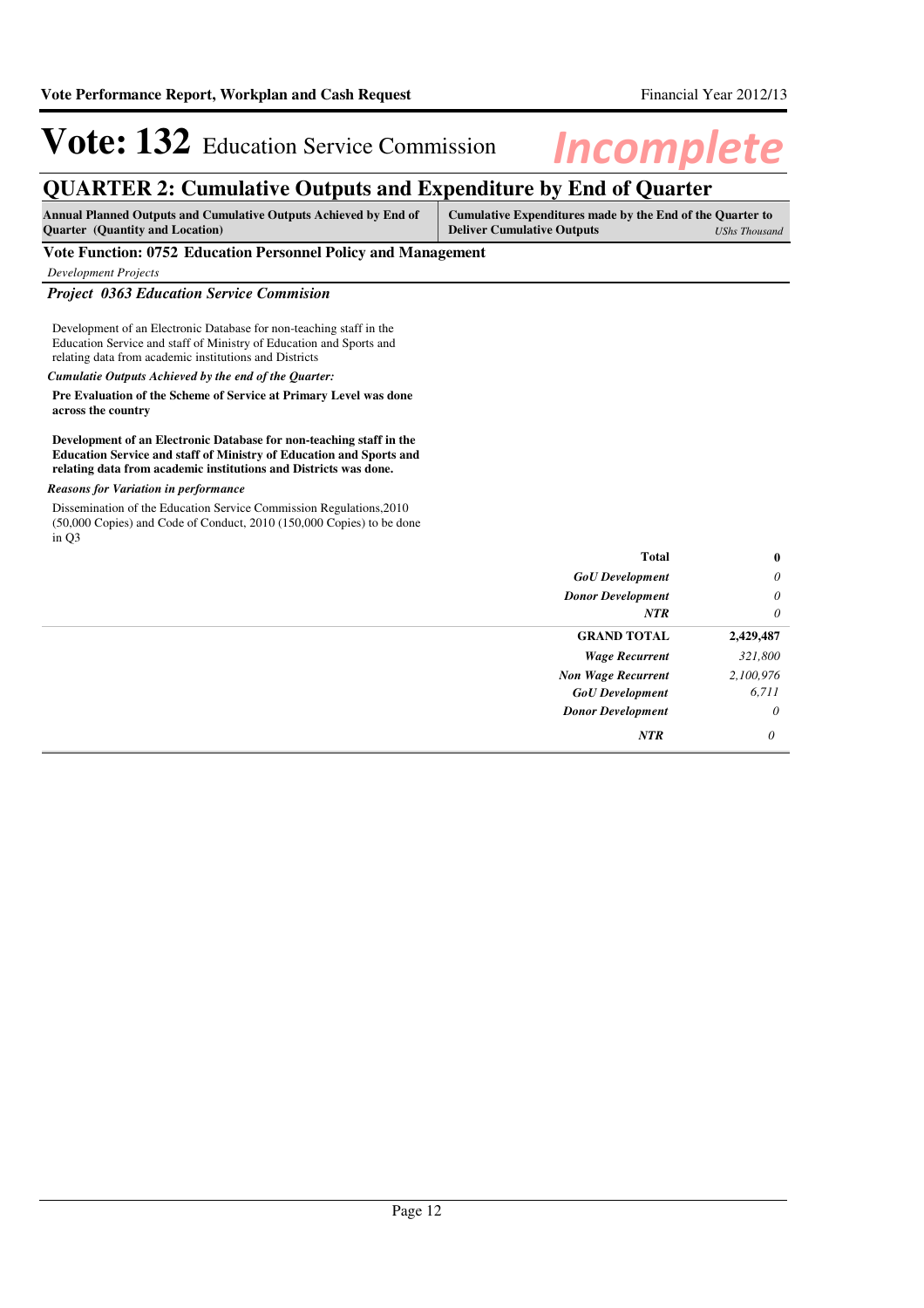*187,178 618,075 0*

# Vote: 132 Education Service Commission Incomplete

## **QUARTER 2: Outputs and Expenditure in Quarter**

| QUARTER 2: Outputs and Expenditure in Quarter                                                                                                                                                                                                                                                                                                                                                     |                                                                |              |                      |
|---------------------------------------------------------------------------------------------------------------------------------------------------------------------------------------------------------------------------------------------------------------------------------------------------------------------------------------------------------------------------------------------------|----------------------------------------------------------------|--------------|----------------------|
| <b>Planned and Actual Outputs in Quarter</b><br>(Quantity and Location)                                                                                                                                                                                                                                                                                                                           | <b>Expenditures incurred in the Quarter to deliver outputs</b> |              | <b>UShs Thousand</b> |
| Vote Function: 0752 Education Personnel Policy and Management                                                                                                                                                                                                                                                                                                                                     |                                                                |              |                      |
| <b>Recurrent Programmes</b>                                                                                                                                                                                                                                                                                                                                                                       |                                                                |              |                      |
| Programme 01 Headquarters                                                                                                                                                                                                                                                                                                                                                                         |                                                                |              |                      |
| <b>Outputs Provided</b>                                                                                                                                                                                                                                                                                                                                                                           |                                                                |              |                      |
| <b>Output: 075201 Management of Education Service Personnel</b>                                                                                                                                                                                                                                                                                                                                   |                                                                |              |                      |
|                                                                                                                                                                                                                                                                                                                                                                                                   | <b>Item</b>                                                    |              | <b>Spent</b>         |
| <b>Outputs Planned in Quarter:</b>                                                                                                                                                                                                                                                                                                                                                                | 211101 General Staff Salaries                                  |              | 187,178              |
| Planned Outputs during Quarter 1 under this key output are:                                                                                                                                                                                                                                                                                                                                       | 221004 Recruitment Expenses                                    |              | 547,437              |
| Appointment of 400 teaching and non-teaching personnel;                                                                                                                                                                                                                                                                                                                                           | 228002 Maintenance - Vehicles                                  |              | 70.638               |
| Validation of 1000 secondary school teachers;                                                                                                                                                                                                                                                                                                                                                     |                                                                |              |                      |
| Granting study leave and reviewing disciplinary cases submitted by MoES;                                                                                                                                                                                                                                                                                                                          |                                                                |              |                      |
| Supervising , guiding & visiting 30 Districts on recruitment.                                                                                                                                                                                                                                                                                                                                     |                                                                |              |                      |
| These outputs will be located in: government secondary schools, teacher<br>education institutions, BTVET and Tertiary institutions countrywide.                                                                                                                                                                                                                                                   |                                                                |              |                      |
| <b>Actual Outputs Achieved in Quarter:</b><br>Appointed:<br>27 Min of Educ & Sports Headquarters<br>47 Dep't of Teacher Instructer Educ and Training<br>15 National Teacher Colleges' Support staff<br><b>83 BTVET</b><br>2 Accrerated promotion<br><b>1 Transfer Within Service</b><br>256 Confirmed in service<br>4,323 Validated<br><b>8 Posthumous Confirmation</b><br>27 Granted Study Leave |                                                                |              |                      |
| <b>1 Retirement on Medical Grounds</b><br>1 Withdrwal of offer of Appointment on Promotion<br>1 Disciplinary case<br>1 Reinstatement in Service<br>96 Corrigenda                                                                                                                                                                                                                                  |                                                                |              |                      |
| <b>Reasons for Variation in performance</b>                                                                                                                                                                                                                                                                                                                                                       |                                                                |              |                      |
| No Budget Provision for new recruitments, recruitments done on<br>replacement basis and unfilled established structures. Focus was put on<br>validation and confirmation of appointments.                                                                                                                                                                                                         |                                                                |              |                      |
|                                                                                                                                                                                                                                                                                                                                                                                                   |                                                                | <b>Total</b> | 805,253              |

| <b>Wage Recurrent</b>     |
|---------------------------|
| <b>Non Wage Recurrent</b> |
| <b>NTR</b>                |
|                           |

#### **07 5202 Policy ,Monitoring, Evaluation and Research Output:**

|                                                             | <b>Item</b>                                   | <b>Spent</b> |
|-------------------------------------------------------------|-----------------------------------------------|--------------|
| <b>Outputs Planned in Ouarter:</b>                          | 211103 Allowances                             | 8.766        |
| Planned Outputs during Quarter 2 under this key output are: | 221011 Printing, Stationery, Photocopying and | 11.250       |
|                                                             | Binding                                       |              |
| <b>Ouarterly Report July-Sept 2012;</b>                     | 224002 General Supply of Goods and Services   | 800          |
|                                                             | 225001 Consultancy Services- Short-term       | 10.717       |
| <b>National Reports:</b>                                    | 227004 Fuel, Lubricants and Oils              | 7.540        |
| Sector Review and Meetings;                                 | 228002 Maintenance - Vehicles                 | 6.250        |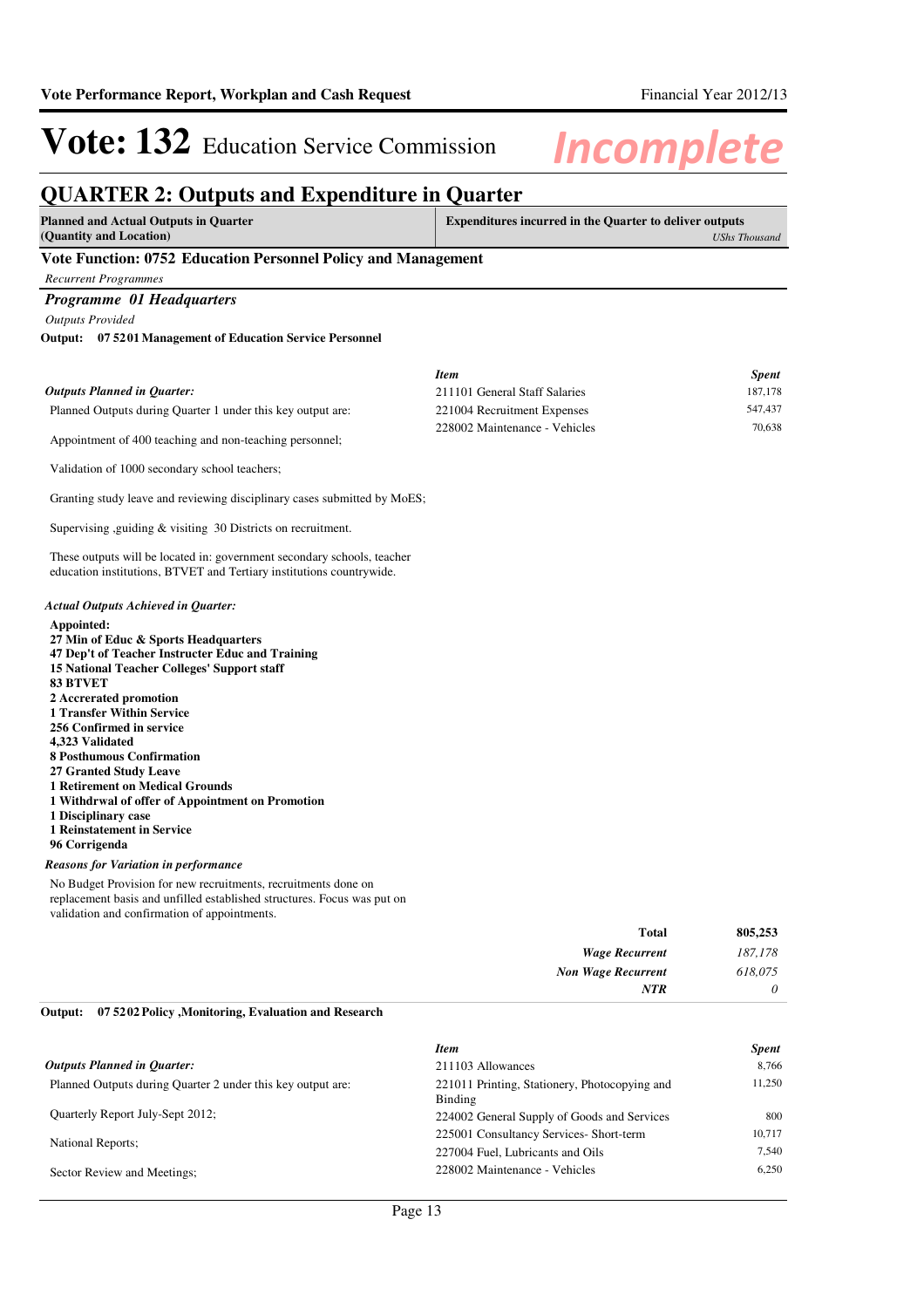### **QUARTER 2: Outputs and Expenditure in Quarter**

| <b>Planned and Actual Outputs in Quarter</b> | Expenditures incurred in the Quarter to deliver outputs |
|----------------------------------------------|---------------------------------------------------------|
| (Quantity and Location)                      | <b>UShs Thousand</b>                                    |

#### **Vote Function: 0752 Education Personnel Policy and Management**

#### *Recurrent Programmes*

#### *Programme 01 Headquarters*

Dissemination of Education Service guidelines and code of conduct

Train personnel on the Electronic Data Management System under skills development program

Equip District Service Commission personnel with skills to manage the Electronic Data Management System.

Continue to develop an ESC Electronic Database for all personnel in the education service;

Location of outputs at ESC headquarters at Farmers House and Districts

*Actual Outputs Achieved in Quarter:*

### **Quarterly Report July-Sept 2012;**

**Pre-Evaluation survey of Scheme of service Conducted.**

**National Reports;**

**Sector Review and Meetings attended;**

**Train personnel on the Electronic Data Management System under skills development program**

**Equip District Service Commission personnel with skills to manage the Electronic Data Management System.**

**Continue to develop an ESC Electronic Database for all personnel in the education service;**

#### **Location of outputs at ESC headquarters at Farmers House and Districts**

#### *Reasons for Variation in performance*

Dissemination of Education Service guidelines and code of conduct not done due to delays in the procurement process, planned for Q3.

| <b>Total</b>              | 45,323 |
|---------------------------|--------|
| <b>Wage Recurrent</b>     | 0      |
| <b>Non Wage Recurrent</b> | 45,323 |
| NTR                       | 0      |

#### **07 5203 Finance, Administration, Audit and Procurement Output:**

|                                                                     | <b>Item</b>                                               | <b>Spent</b> |
|---------------------------------------------------------------------|-----------------------------------------------------------|--------------|
| <b>Outputs Planned in Ouarter:</b>                                  | 211103 Allowances                                         | 100,990      |
| Planned & Final Outputs during Quarter 2 under this key output are: | 213002 Incapacity, death benefits and funeral<br>expenses | 1,650        |
| 1st quarter Books of Accounts                                       | 221001 Advertising and Public Relations                   | 11,645       |
| 1st quarter Financial Reports and Statements                        | 221002 Workshops and Seminars                             | 12,000       |
|                                                                     | 221003 Staff Training                                     | 14,341       |
| Staff salaries, wages and allowances                                | 221007 Books, Periodicals and Newspapers                  | 1,000        |
|                                                                     | 221008 Computer Supplies and IT Services                  | 3,750        |
| Payment for Goods and Services                                      | 221009 Welfare and Entertainment                          | 13,306       |
| Trained staff                                                       | 221011 Printing, Stationery, Photocopying and<br>Binding  | 3.000        |
|                                                                     | 221012 Small Office Equipment                             | 1.250        |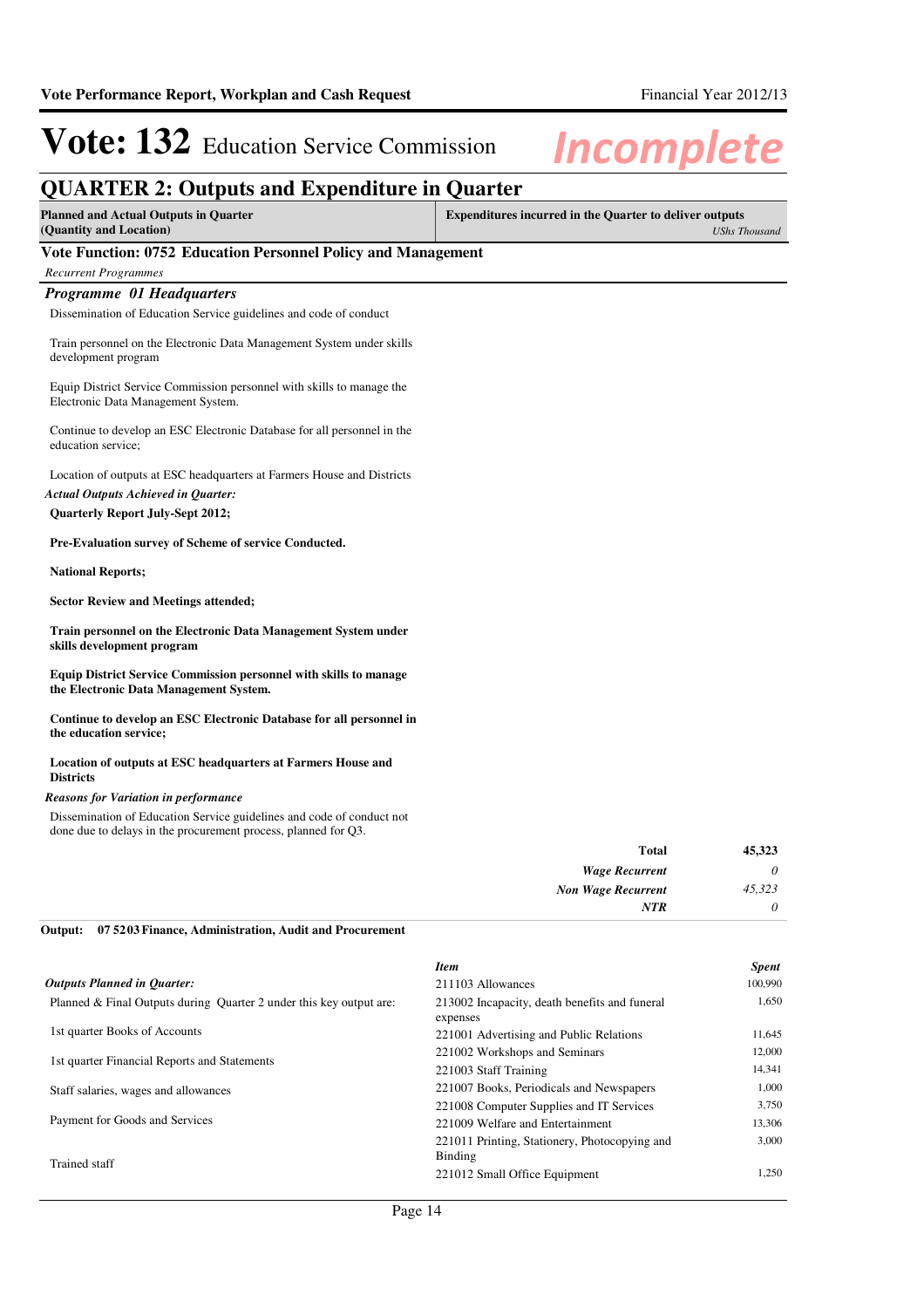## **QUARTER 2: Outputs and Expenditure in Quarter**

| <b>Planned and Actual Outputs in Quarter</b> | Expenditures incurred in the Quarter to deliver outputs |
|----------------------------------------------|---------------------------------------------------------|
| (Quantity and Location)                      | UShs Thousand                                           |
| <b>** / **</b><br>$A = A$ $B$ $T$            |                                                         |

#### **Vote Function: 0752 Education Personnel Policy and Management**

| <b>Recurrent Programmes</b>                                  |                                                          |          |
|--------------------------------------------------------------|----------------------------------------------------------|----------|
| Programme 01 Headquarters                                    |                                                          |          |
| Payroll reports                                              | 222001 Telecommunications                                | 10,000   |
|                                                              | 222002 Postage and Courier                               | 2.372    |
| Stores registers                                             | 223003 Rent - Produced Assets to private entities        | 251      |
| Workshops & meetings                                         | 223004 Guard and Security services                       | 1.106    |
|                                                              | 223005 Electricity                                       | 6,000    |
| Location of outputs is at ESC headquarters at Farmers House. | 223006 Water                                             | 2,500    |
| <b>Actual Outputs Achieved in Quarter:</b>                   | 224002 General Supply of Goods and Services              | 48,922   |
| Final Outputs during Quarter 2 under this key output were:   | 225001 Consultancy Services- Short-term                  | 4,250    |
|                                                              | 227001 Travel Inland                                     | 84,908   |
| <b>1st quarter Books of Accounts</b>                         | 227002 Travel Abroad                                     | 34,800   |
| <b>1st quarter Financial Reports and Statements</b>          | 227004 Fuel, Lubricants and Oils                         | 59,774   |
|                                                              | 228001 Maintenance - Civil                               | 4.984    |
| Paid Staff salaries, wages and allowances                    | 228002 Maintenance - Vehicles                            | 28,562   |
| Payment for Goods and Services done.                         | 228003 Maintenance Machinery, Equipment and<br>Furniture | 2,369    |
|                                                              | <b>Total</b>                                             | 453,732  |
| <b>Staff trained</b>                                         | <b>Wage Recurrent</b>                                    | $\theta$ |
|                                                              | <b>Non Wage Recurrent</b>                                | 453,732  |
| <b>Payroll reports prepared</b>                              | <b>NTR</b>                                               | 0        |

#### **07 5204 Internal Audit Output:**

|                                    | <b>Item</b>          | <b>Spent</b> |
|------------------------------------|----------------------|--------------|
| <b>Outputs Planned in Quarter:</b> | 211103 Allowances    | 3,000        |
| Payroll Audit reports;             | 227001 Travel Inland | 1.250        |
| Non-Wage audit reports;            |                      |              |

Project audit reports;

Management Letter/Quarterly Reports **Payroll Audit reports;** *Actual Outputs Achieved in Quarter:*

**Non-Wage audit reports;**

**Project audit reports;**

**Management Letter/Quarterly Reports**

No noteworthy variation. *Reasons for Variation in performance*

| <b>Total</b>              | 4,250    |
|---------------------------|----------|
| <b>Wage Recurrent</b>     | $\theta$ |
| <b>Non Wage Recurrent</b> | 4,250    |
| <b>NTR</b>                | $\theta$ |

#### **Output: 07 5205 Procurement Services**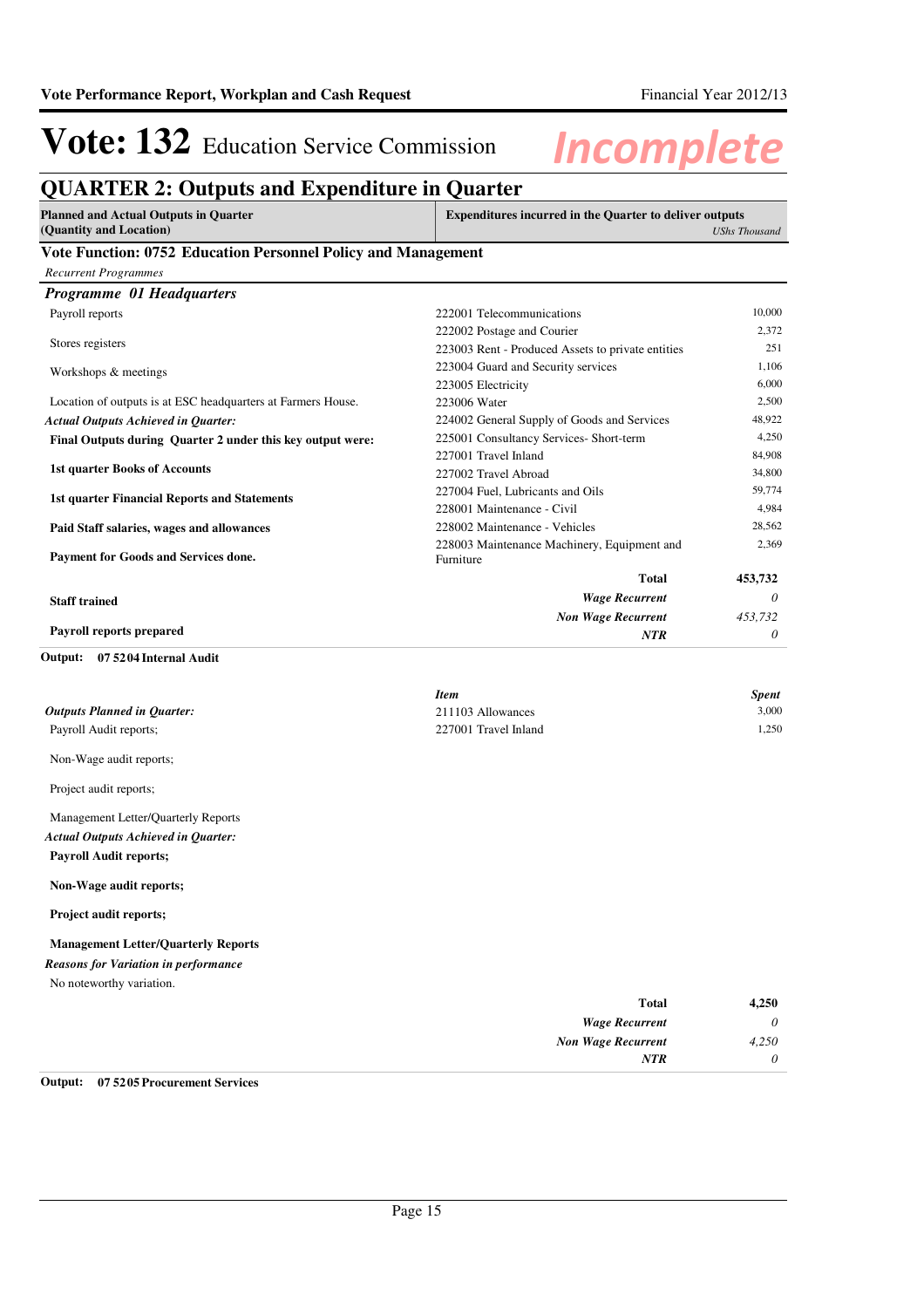### **QUARTER 2: Outputs and Expenditure in Quarter**

| <b>Planned and Actual Outputs in Quarter</b><br>(Quantity and Location)                                                                                                                                                                                                                                                                 |                      | <b>Expenditures incurred in the Quarter to deliver outputs</b> | <b>UShs Thousand</b> |
|-----------------------------------------------------------------------------------------------------------------------------------------------------------------------------------------------------------------------------------------------------------------------------------------------------------------------------------------|----------------------|----------------------------------------------------------------|----------------------|
| Vote Function: 0752 Education Personnel Policy and Management                                                                                                                                                                                                                                                                           |                      |                                                                |                      |
| <b>Recurrent Programmes</b>                                                                                                                                                                                                                                                                                                             |                      |                                                                |                      |
| Programme 01 Headquarters                                                                                                                                                                                                                                                                                                               |                      |                                                                |                      |
|                                                                                                                                                                                                                                                                                                                                         | <b>Item</b>          |                                                                | <b>Spent</b>         |
| <b>Outputs Planned in Quarter:</b>                                                                                                                                                                                                                                                                                                      | 211103 Allowances    |                                                                | 2,500                |
| Planned & Final Outputs during Quarter 2 under this key output are:                                                                                                                                                                                                                                                                     | 227001 Travel Inland |                                                                | 1,250                |
| Workshops on Procurement activities and Processes                                                                                                                                                                                                                                                                                       |                      |                                                                |                      |
| Management of the procurement of goods and services                                                                                                                                                                                                                                                                                     |                      |                                                                |                      |
| Management of disposal of goods and services                                                                                                                                                                                                                                                                                            |                      |                                                                |                      |
| Monthly, Quarterly Procurement Reports                                                                                                                                                                                                                                                                                                  |                      |                                                                |                      |
| Procurement Plan 2012/2013 review                                                                                                                                                                                                                                                                                                       |                      |                                                                |                      |
| Workshops on Procurement activities and Processes                                                                                                                                                                                                                                                                                       |                      |                                                                |                      |
| <b>Actual Outputs Achieved in Quarter:</b>                                                                                                                                                                                                                                                                                              |                      |                                                                |                      |
| -Procurement Plan 2012/2013 prepared and submitted to PPDA and<br><b>Treasury</b><br>-Mothly reports prepared and sent to PPDA<br>-Managed procurement of goods and services notably the 50,000<br>copies of The Education Service Commission Regulations, 2012 and<br>150,000 Copies of Teacher's Proffessional Code of Conduct, 2012. |                      |                                                                |                      |
| <b>Reasons for Variation in performance</b>                                                                                                                                                                                                                                                                                             |                      |                                                                |                      |
| The Unit did not carry out training as planned because most staff<br>members were engaged in field activities throught the quarter.                                                                                                                                                                                                     |                      |                                                                |                      |
|                                                                                                                                                                                                                                                                                                                                         |                      | <b>Total</b>                                                   | 3,750                |
|                                                                                                                                                                                                                                                                                                                                         |                      | <b>Wage Recurrent</b>                                          | 0                    |
|                                                                                                                                                                                                                                                                                                                                         |                      | <b>Non Wage Recurrent</b>                                      | 3,750                |
|                                                                                                                                                                                                                                                                                                                                         |                      | NTR                                                            | 0                    |

#### **07 5206 Information Science Output:**

|                                                                                               | <b>Item</b>                              | <b>Spent</b> |
|-----------------------------------------------------------------------------------------------|------------------------------------------|--------------|
| <b>Outputs Planned in Ouarter:</b>                                                            | 211103 Allowances                        | 6.250        |
| Planned & Final Outputs during Quarter 2 under this key output are:                           | 221008 Computer Supplies and IT Services | 14,156       |
| Support ESC ICT Functions, Internet e-mail connectivity, Anti-Virus<br>subscriptions          |                                          |              |
| Centralized management and sharing of ICT resources using the<br>commission ICT Network       |                                          |              |
| Maintenance of the Onestop Information Resource Centre, Information<br>Records and Management |                                          |              |
| Training, Workshops and Seminars                                                              |                                          |              |
| Actual Outputs Achieved in Oughton                                                            |                                          |              |

#### *Actual Outputs Achieved in Quarter:*

**-Routine servicing and repairs of computers and accessories done. -Stocked and maintained the resource centre with relevant materials -provided and managed technical support systems of the Commission including upgrading the LAN and its resources**

**-Subscribed for internet services and ensured that there was full time internet resources available to users**

**-Guided, reccomended procurement of relevant ICT materials for the Commission.**

**-Provided Reliable and Accurate Information, data and statistics for**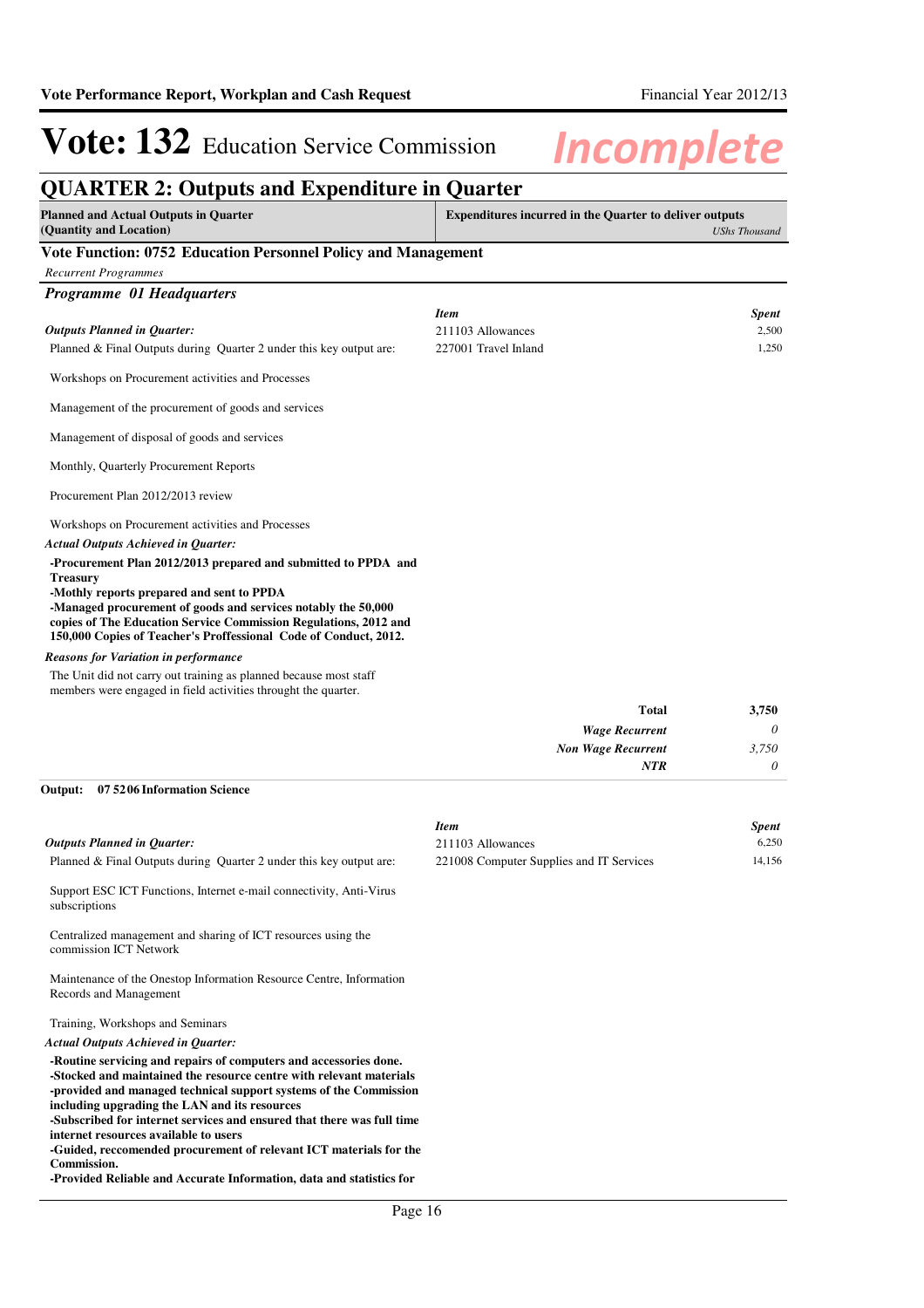### **QUARTER 2: Outputs and Expenditure in Quarter**

| Planned and Actual Outputs in Quarter                         | <b>Expenditures incurred in the Quarter to deliver outputs</b> |
|---------------------------------------------------------------|----------------------------------------------------------------|
| (Quantity and Location)                                       | <b>UShs Thousand</b>                                           |
| Vote Eunction: 0752 Education Personnel Policy and Management |                                                                |

#### **Vote Function: 0752 Education Personnel Policy**

*Recurrent Programmes*

*Programme 01 Headquarters*

#### **management use and stakeholder's reference.**

*Reasons for Variation in performance*

No Noteworthy variation.

| <b>Total</b>                              | 20,406   |
|-------------------------------------------|----------|
| <b>Wage Recurrent</b>                     | $\theta$ |
| <b>Non Wage Recurrent</b>                 | 20,406   |
| <b>NTR</b>                                | $\theta$ |
| $\mathbf{r}$ in the state of $\mathbf{r}$ |          |

#### *Development Projects*

#### *Project 0363 Education Service Commision*

*Capital Purchases*

**07 5272 Government Buildings and Administrative Infrastructure Output:**

#### *Outputs Planned in Quarter:*

#### Container

#### Trolley for rolling bundles of Files

#### *Actual Outputs Achieved in Quarter:*

#### **Procurement pushed to 4th quarter as priority shifted to purchase of furniture**

#### *Reasons for Variation in performance*

Procurement pushed to 4th quarter as priority shifted to purchase of furniture

|                                                                             | <b>Total</b>               | $\mathbf{0}$ |
|-----------------------------------------------------------------------------|----------------------------|--------------|
|                                                                             | <b>GoU</b> Development     | $\theta$     |
|                                                                             | <b>Donor Development</b>   | $\theta$     |
|                                                                             | <b>NTR</b>                 | $\theta$     |
| Output:<br>07 5275 Purchase of Motor Vehicles and Other Transport Equipment |                            |              |
|                                                                             | <b>Item</b>                | <b>Spent</b> |
| <b>Outputs Planned in Quarter:</b>                                          | 231004 Transport Equipment | 6,711        |
| Procurement of 2 Station Wagons for Chairperson and 1 Member                |                            |              |

*Actual Outputs Achieved in Quarter:*

#### **Contract Awarded and funds committed for purchase of 2 Station**

**Wagons.**

#### *Reasons for Variation in performance*

Delay in getting approval from Accountant General

| 6,711    | Total                    |
|----------|--------------------------|
| 6,711    | <b>GoU</b> Development   |
| $\theta$ | <b>Donor Development</b> |
| $\theta$ | <b>NTR</b>               |
|          |                          |

**Output: 07 5278 Purchase of Office and Residential Furniture and Fittings**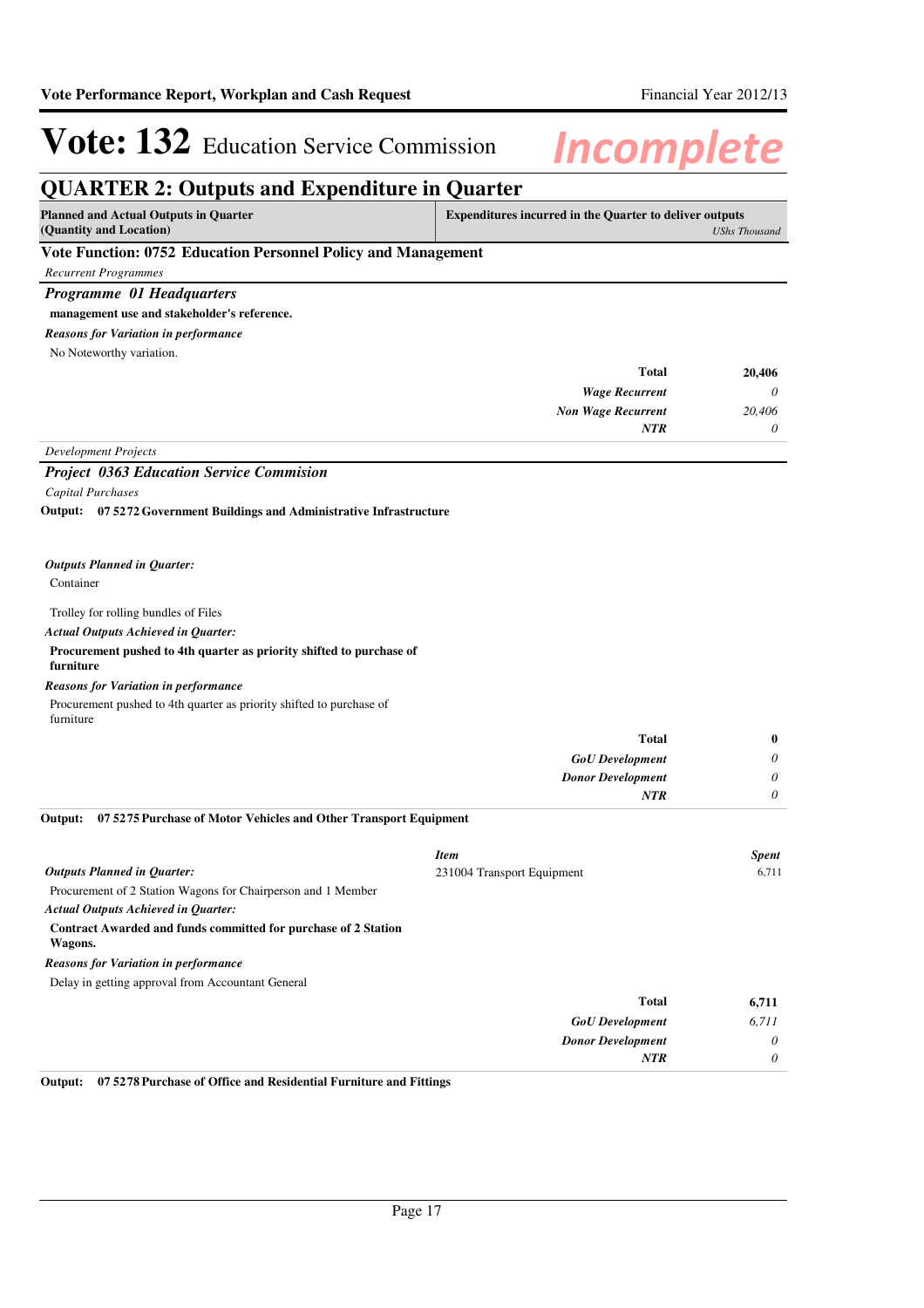*UShs Thousand*

# Vote: 132 Education Service Commission Incomplete

**Total**

### **QUARTER 2: Outputs and Expenditure in Quarter**

| <b>Planned and Actual Outputs in Quarter</b> | <b>Expenditures incurred in the Quarter to deliver outputs</b> |
|----------------------------------------------|----------------------------------------------------------------|
| (Quantity and Location)                      | UShs T                                                         |

#### **Vote Function: 0752 Education Personnel Policy and Management**

*Development Projects*

*Project 0363 Education Service Commision*

N/A **N/A** *Actual Outputs Achieved in Quarter: Outputs Planned in Quarter:* Planned for Q3 FY 2012/13 *Reasons for Variation in performance*

| $\bf{0}$ | Total                    |
|----------|--------------------------|
| 0        | <b>GoU</b> Development   |
| 0        | <b>Donor Development</b> |
| 0        | <b>NTR</b>               |
|          |                          |

*Outputs Provided*

**07 5202 Policy ,Monitoring, Evaluation and Research Output:**

#### *Outputs Planned in Quarter:*

Evaluating the Scheme of Service at Primary Level

Development of an Electronic Database for non-teaching staff in the Education Service and staff of Ministry of Education and Sports and relating data from academic institutions and Districts

#### *Actual Outputs Achieved in Quarter:*

**Pre Evaluation of the Scheme of Service at Primary Level was done across the country**

**Printing the Education Service Commission Regulations,2010 (50,000 Copies) and Code of Conduct, 2010 (150,000 Copies)**

**Development of an Electronic Database for non-teaching staff in the Education Service and staff of Ministry of Education and Sports and relating data from academic institutions and Districts was done.**

#### *Reasons for Variation in performance*

Dissemination of the Education Service Commission Regulations,2010 (50,000 Copies) and Code of Conduct, 2010 (150,000 Copies) to be done in Q3

| Total                     | $\bf{0}$  |
|---------------------------|-----------|
| <b>GoU</b> Development    | $\theta$  |
| <b>Donor Development</b>  | $\theta$  |
| <b>NTR</b>                | $\theta$  |
| <b>GRAND TOTAL</b>        | 1,339,425 |
| <b>Wage Recurrent</b>     | 187,178   |
| <b>Non Wage Recurrent</b> | 1,145,536 |
| <b>GoU</b> Development    | 6,711     |
| <b>Donor Development</b>  | $\theta$  |
| NTR                       | $\theta$  |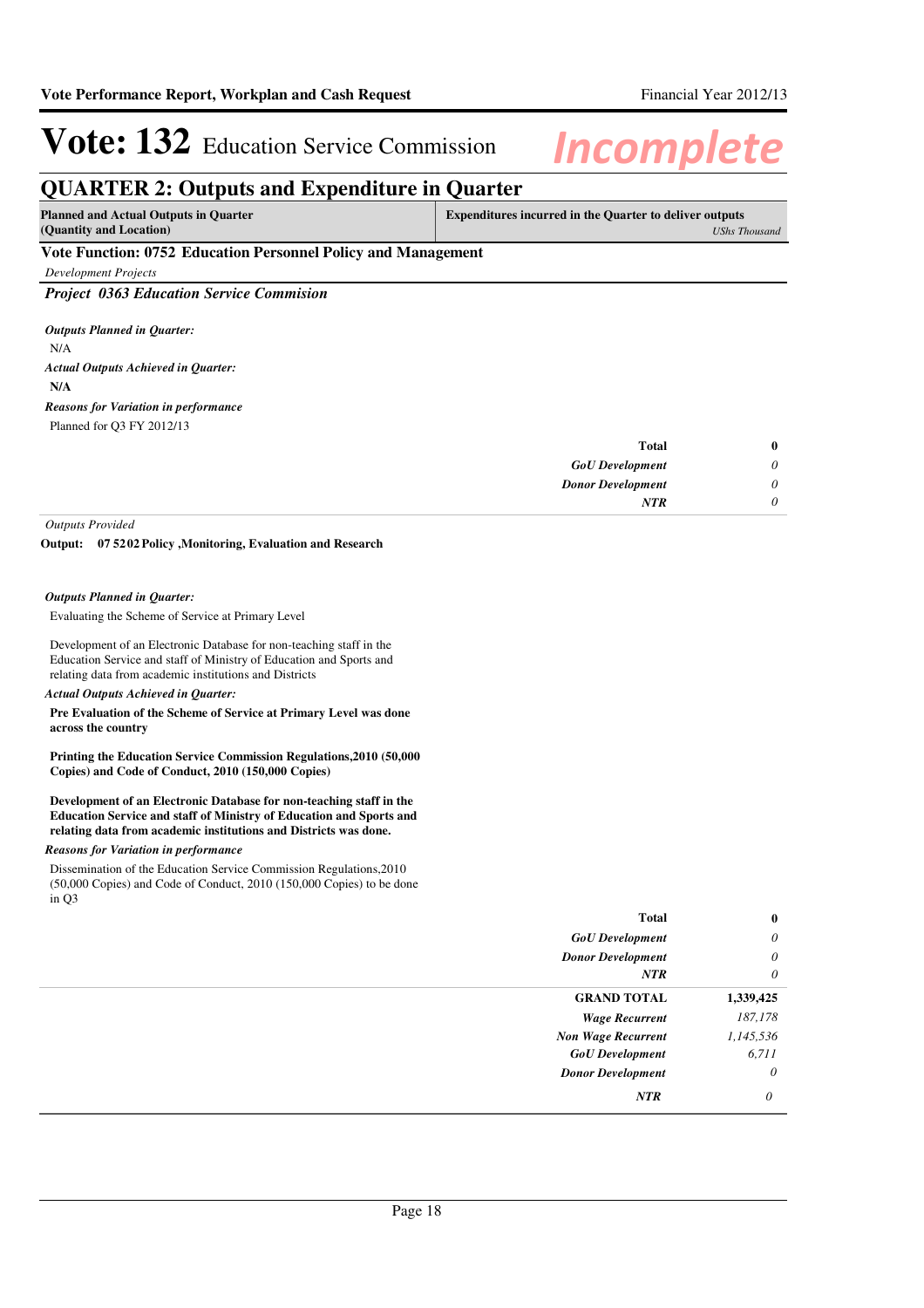## **QUARTER 3: Revised Workplan**

| <b>Planned Outputs for the Quarter</b><br>(Quantity and Location)                                                                                     | <b>Estimated Funds Available in Quarter</b><br>(from balance brought forward and actual/expected releaes) |                     |                      | <b>UShs Thousand</b> |
|-------------------------------------------------------------------------------------------------------------------------------------------------------|-----------------------------------------------------------------------------------------------------------|---------------------|----------------------|----------------------|
| Vote Function: 0752 Education Personnel Policy and Management                                                                                         |                                                                                                           |                     |                      |                      |
| <b>Recurrent Programmes</b>                                                                                                                           |                                                                                                           |                     |                      |                      |
| Programme 01 Headquarters                                                                                                                             |                                                                                                           |                     |                      |                      |
| <b>Outputs Provided</b>                                                                                                                               |                                                                                                           |                     |                      |                      |
| Output: 07 5201 Management of Education Service Personnel                                                                                             |                                                                                                           |                     |                      |                      |
|                                                                                                                                                       | Item                                                                                                      | <b>Balance b/f</b>  | <b>New Funds</b>     | <b>Total</b>         |
| Planned Outputs during Quarter 2 under this                                                                                                           | 211101 General Staff Salaries                                                                             | 66,271<br>4,750     | 0<br>$\bf{0}$        | 66,271<br>4,750      |
| key output are:                                                                                                                                       | 213001 Medical Expenses (To Employees)<br>Total                                                           |                     |                      |                      |
| Appointment of 500 teaching and non-teaching                                                                                                          |                                                                                                           | 24,449              | $\bf{0}$<br>$\theta$ | 24,449               |
| personnel;                                                                                                                                            | <b>Wage Recurrent</b><br><b>Non Wage Recurrent</b>                                                        | 66,271<br>$-41,822$ | 0                    | 66,271<br>$-41,822$  |
| Validation of 1000 secondary school teachers;                                                                                                         |                                                                                                           |                     |                      |                      |
| Confirmation and regularization of 500<br>appointments;                                                                                               |                                                                                                           |                     |                      |                      |
| Granting study leave and reviewing<br>disciplinary cases submitted by MoES;                                                                           |                                                                                                           |                     |                      |                      |
| Supervising ,guiding & visiting 32 Districts on<br>recruitment.                                                                                       |                                                                                                           |                     |                      |                      |
| These outputs will be located in: government<br>secondary schools, teacher education<br>institutions, BTVET and Tertiary institutions<br>countrywide. |                                                                                                           |                     |                      |                      |
|                                                                                                                                                       | <b>NTR</b>                                                                                                | $\theta$            | $\theta$             | 0                    |
| Output:<br>07 5202 Policy , Monitoring, Evaluation and Research                                                                                       |                                                                                                           |                     |                      |                      |
|                                                                                                                                                       | Item                                                                                                      | <b>Balance b/f</b>  | <b>New Funds</b>     | <b>Total</b>         |
| Planned Outputs during Quarter 3 under this                                                                                                           | 224002 General Supply of Goods and Services                                                               | 200                 | 0                    | <b>200</b>           |
| key output are:                                                                                                                                       | 225001 Consultancy Services- Short-term                                                                   | 33                  | $\bf{0}$             | 33                   |
|                                                                                                                                                       | 227004 Fuel, Lubricants and Oils                                                                          | 100                 | $\bf{0}$             | 100                  |
| Ministerial Policy Statement 2013/14                                                                                                                  | Total                                                                                                     | 333                 | $\bf{0}$             | 333                  |
| Budget Framework paper 2013/14                                                                                                                        | <b>Wage Recurrent</b>                                                                                     | 0                   | 0                    | 0                    |
| Quarterly Report Oct - Dec 2012                                                                                                                       | <b>Non Wage Recurrent</b>                                                                                 | 333                 | $\theta$             | 333                  |
| National Reports;                                                                                                                                     |                                                                                                           |                     |                      |                      |
| Sector Review and Meetings                                                                                                                            |                                                                                                           |                     |                      |                      |
| Disseminate the Education Service<br>Commission Regulations 2012 and Teacher's<br>Proffessional Code of Conduct 2012                                  |                                                                                                           |                     |                      |                      |
| Evaluation of Scheme of Service (SOS) for<br>Primary Teachers;                                                                                        |                                                                                                           |                     |                      |                      |
| Contributions to Nation of State Address and<br>Presidents Manifesto Publications, 2012/13                                                            |                                                                                                           |                     |                      |                      |
| Continue to develop the ESC Electronic<br>Database for all personnel in the education<br>service;                                                     |                                                                                                           |                     |                      |                      |
| Location of outputs at ESC headquarters at<br>Farmers House and Districts                                                                             | NTR                                                                                                       | 0                   | 0                    | 0                    |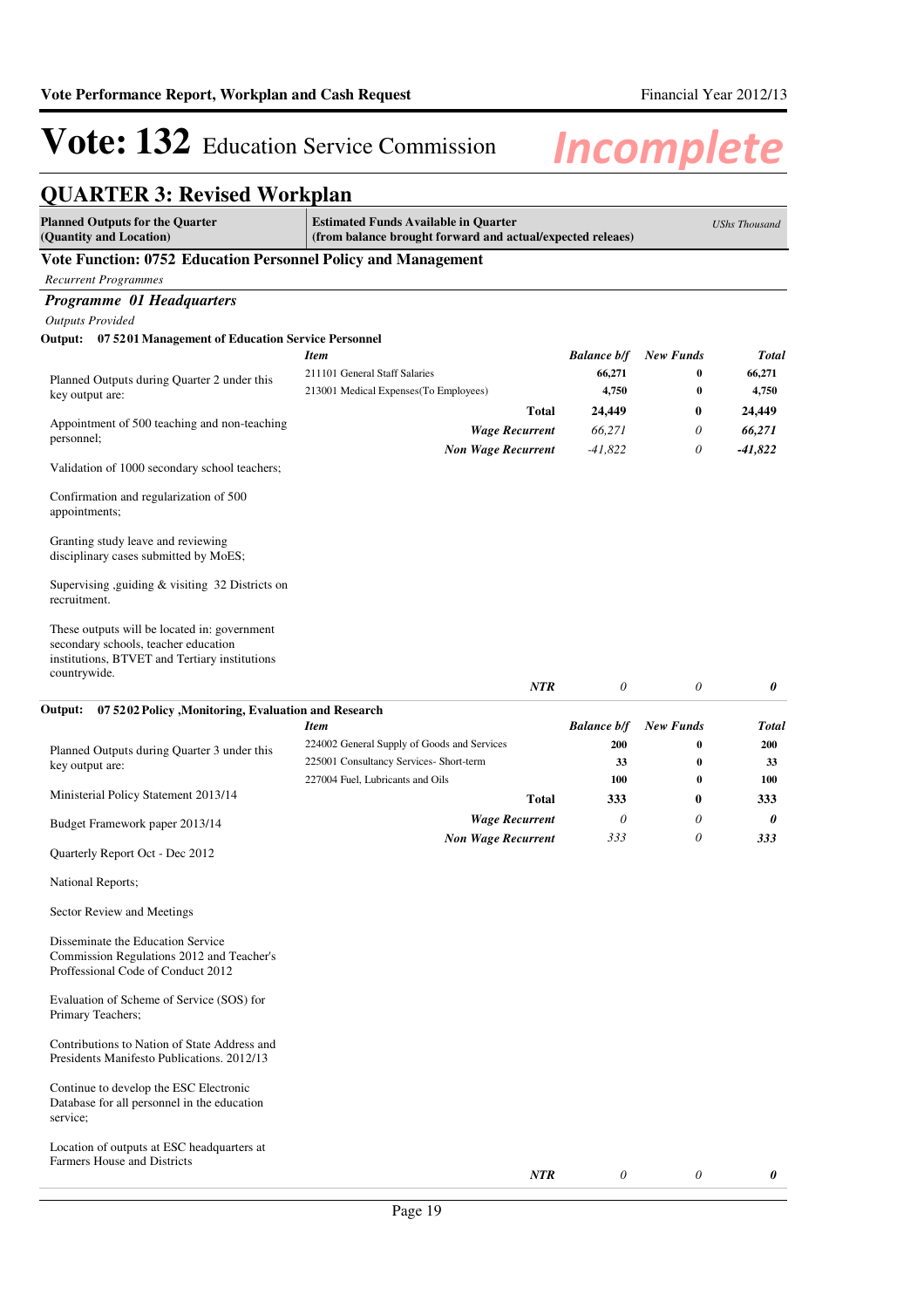| <b>QUARTER 3: Revised Workplan</b>                                     |                                                                                                           |                           |                      |                      |
|------------------------------------------------------------------------|-----------------------------------------------------------------------------------------------------------|---------------------------|----------------------|----------------------|
| <b>Planned Outputs for the Quarter</b><br>(Quantity and Location)      | <b>Estimated Funds Available in Quarter</b><br>(from balance brought forward and actual/expected releaes) |                           |                      | <b>UShs Thousand</b> |
| Vote Function: 0752 Education Personnel Policy and Management          |                                                                                                           |                           |                      |                      |
| <b>Recurrent Programmes</b>                                            |                                                                                                           |                           |                      |                      |
| <b>Programme 01 Headquarters</b>                                       |                                                                                                           |                           |                      |                      |
| 07 5203 Finance and Administration<br>Output:                          |                                                                                                           |                           |                      |                      |
|                                                                        | <b>Item</b>                                                                                               | <b>Balance b/f</b>        | <b>New Funds</b>     | <b>Total</b>         |
| Planned & Final Outputs during Quarter 3                               | 211103 Allowances                                                                                         | 10                        | $\bf{0}$             | 10                   |
| under this key output are:                                             | 213001 Medical Expenses(To Employees)                                                                     | 8,750                     | $\bf{0}$             | 8,750                |
|                                                                        | 221001 Advertising and Public Relations                                                                   | 2,105                     | $\bf{0}$             | 2,105                |
| 2nd quarter Books of Accounts                                          | 221009 Welfare and Entertainment                                                                          | 500                       | $\bf{0}$             | 500                  |
| 2nd quarter Financial Reports and Statements                           | 221016 IFMS Recurrent Costs                                                                               | 500                       | $\bf{0}$             | 500                  |
|                                                                        | 222002 Postage and Courier<br>223003 Rent - Produced Assets to private entities                           | 28<br>249                 | $\bf{0}$<br>$\bf{0}$ | 28<br>249            |
| Staff salaries, wages and allowances                                   | 223004 Guard and Security services                                                                        | 894                       | $\bf{0}$             | 894                  |
| Payment for Goods and Services                                         | 227001 Travel Inland                                                                                      | 172                       | $\bf{0}$             | 172                  |
|                                                                        | 227002 Travel Abroad                                                                                      | 1,200                     | $\bf{0}$             | 1,200                |
| Trained staff                                                          | 228001 Maintenance - Civil                                                                                | 16                        | $\bf{0}$             | 16                   |
| Payroll reports                                                        | 228002 Maintenance - Vehicles                                                                             | 121                       | $\bf{0}$             | 121                  |
|                                                                        | 228003 Maintenance Machinery, Equipment and Furniture                                                     | 515                       | $\bf{0}$             | 515                  |
| Stores registers                                                       | <b>Total</b>                                                                                              | 10,791                    | $\bf{0}$             | 10,791               |
| Workshops & meetings                                                   | <b>Wage Recurrent</b>                                                                                     | 0                         | 0                    | 0                    |
|                                                                        | <b>Non Wage Recurrent</b>                                                                                 | 10,791                    | 0                    | 10,791               |
| Location of outputs is at ESC headquarters at<br>Farmers House.        |                                                                                                           |                           |                      |                      |
| 07 5204 Internal Audit<br>Output:<br>Payroll Audit reports;            |                                                                                                           |                           |                      |                      |
| Non-Wage audit reports;                                                | <b>Total</b>                                                                                              | $\bf{0}$                  | 0                    | $\bf{0}$             |
|                                                                        | <b>Wage Recurrent</b>                                                                                     | 0                         | 0                    | 0                    |
| Project audit reports;                                                 | <b>Non Wage Recurrent</b>                                                                                 | 0                         | 0                    | 0                    |
| Management Letter/Quarterly Reports                                    |                                                                                                           |                           |                      |                      |
|                                                                        | <b>NTR</b>                                                                                                | $\theta$                  | 0                    | 0                    |
| Output:<br>075205 Procurement Services                                 | <b>Item</b>                                                                                               | <b>Balance b/f</b>        | <b>New Funds</b>     | <b>Total</b>         |
|                                                                        | 221011 Printing, Stationery, Photocopying and Binding                                                     | 500                       | $\bf{0}$             | 500                  |
| Planned & Final Outputs during Quarter 3<br>under this key output are: |                                                                                                           |                           |                      |                      |
|                                                                        | <b>Total</b>                                                                                              | 500                       | 0                    | 500                  |
| Management of the procurement of goods and<br>services                 | <b>Wage Recurrent</b>                                                                                     | $\theta$                  | $\theta$             | 0                    |
|                                                                        | <b>Non Wage Recurrent</b>                                                                                 | 500                       | $\theta$             | 500                  |
| Management of disposal of goods and services                           |                                                                                                           |                           |                      |                      |
| Procurement Plan 2012/2013 review                                      |                                                                                                           |                           |                      |                      |
| Procurement Plan 2013/2014                                             |                                                                                                           |                           |                      |                      |
| Monthly, Quarterly and Semi-Annual<br>Procurement Reports              |                                                                                                           |                           |                      |                      |
| Workshops on Procurement activities and<br>Processes                   |                                                                                                           |                           |                      |                      |
|                                                                        | NTR                                                                                                       | $\boldsymbol{\mathit{0}}$ | 0                    | 0                    |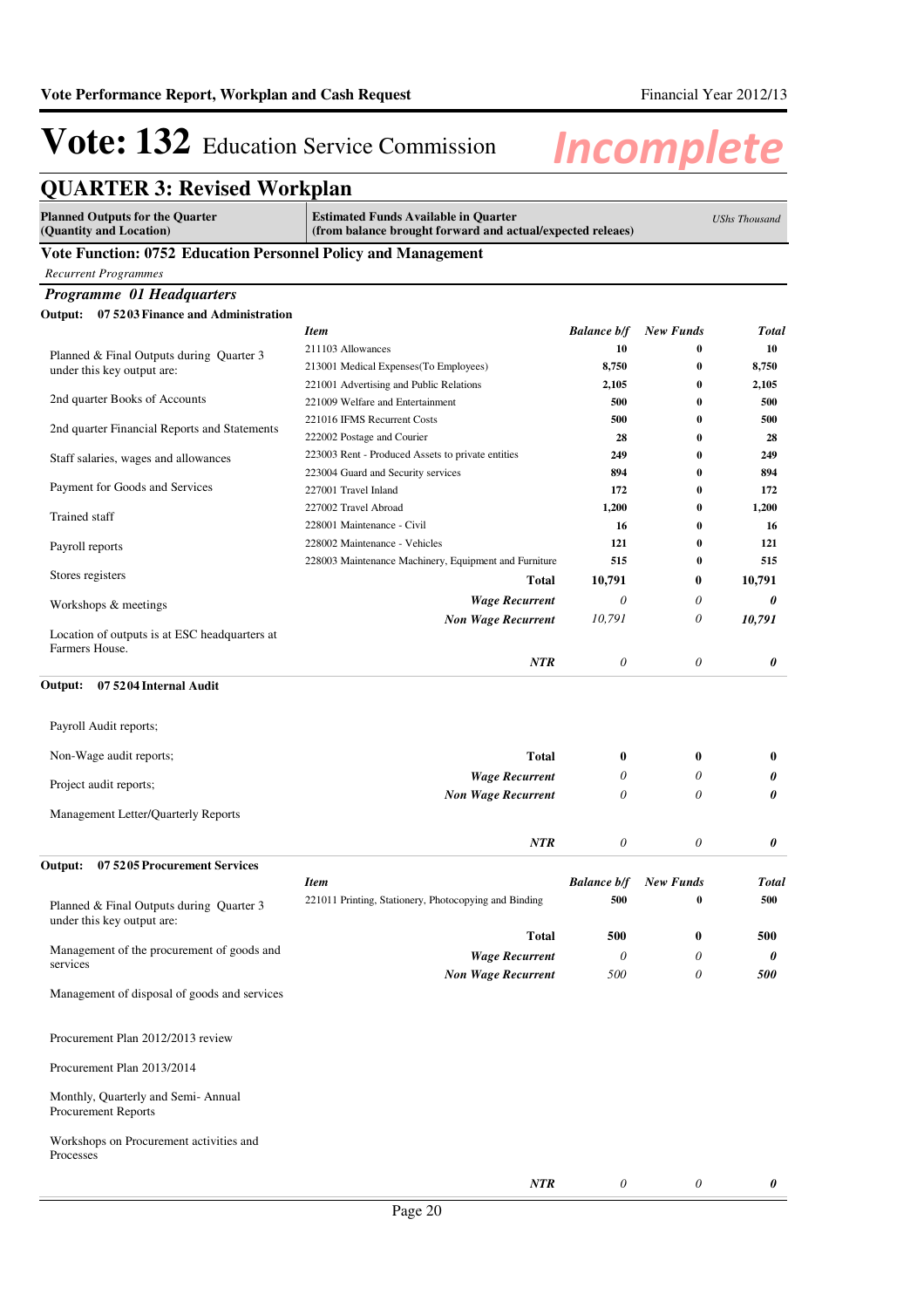| <b>QUARTER 3: Revised Workplan</b>                                                      |                                                                                                           |                       |                  |                      |
|-----------------------------------------------------------------------------------------|-----------------------------------------------------------------------------------------------------------|-----------------------|------------------|----------------------|
| <b>Planned Outputs for the Quarter</b><br>(Quantity and Location)                       | <b>Estimated Funds Available in Quarter</b><br>(from balance brought forward and actual/expected releaes) |                       |                  | <b>UShs Thousand</b> |
| Vote Function: 0752 Education Personnel Policy and Management                           |                                                                                                           |                       |                  |                      |
| <b>Recurrent Programmes</b>                                                             |                                                                                                           |                       |                  |                      |
| <b>Programme 01 Headquarters</b>                                                        |                                                                                                           |                       |                  |                      |
| Output: 07 5206 Information Science                                                     |                                                                                                           |                       |                  |                      |
|                                                                                         | <b>Item</b>                                                                                               | <b>Balance b/f</b>    | <b>New Funds</b> | <b>Total</b>         |
| Planned & Final Outputs during Quarter 3<br>under this key output are:                  | 221008 Computer Supplies and IT Services                                                                  | 538                   | $\bf{0}$         | 538                  |
| Support ESC ICT Functions, Internet e-mail                                              | Total                                                                                                     | 538                   | $\boldsymbol{0}$ | 538                  |
| connectivity, Anti-Virus subscriptions                                                  | <b>Wage Recurrent</b>                                                                                     | $\theta$              | 0                | 0                    |
|                                                                                         | <b>Non Wage Recurrent</b>                                                                                 | 538                   | 0                | 538                  |
| Centralized management and sharing of ICT<br>resources using the commission ICT Network |                                                                                                           |                       |                  |                      |
| Maintenance of the Onestop Information                                                  |                                                                                                           |                       |                  |                      |
| Resource Centre, Information Records and<br>Management                                  |                                                                                                           |                       |                  |                      |
| Training, Workshops and Seminars                                                        |                                                                                                           |                       |                  |                      |
|                                                                                         |                                                                                                           |                       |                  |                      |
|                                                                                         | <b>NTR</b>                                                                                                | $\theta$              | 0                | 0                    |
| <b>Development Projects</b>                                                             |                                                                                                           |                       |                  |                      |
| <b>Project 0363 Education Service Commision</b>                                         |                                                                                                           |                       |                  |                      |
| Capital Purchases                                                                       |                                                                                                           |                       |                  |                      |
| Output: 07 5272 Government Buildings and Administrative Infrastructure                  |                                                                                                           |                       |                  |                      |
| shifted to forth quarter.                                                               |                                                                                                           |                       |                  |                      |
|                                                                                         |                                                                                                           |                       |                  |                      |
|                                                                                         | Total                                                                                                     | $\boldsymbol{0}$      | $\bf{0}$         | $\bf{0}$             |
|                                                                                         | <b>GoU</b> Development                                                                                    | 0                     | 0                | 0                    |
|                                                                                         | <b>Donor Development</b>                                                                                  | $\theta$              | 0                | 0                    |
|                                                                                         | <b>NTR</b>                                                                                                | $\theta$              | 0                | 0                    |
| Output:<br>075275 Purchase of Motor Vehicles and Other Transport Equipment              |                                                                                                           |                       |                  |                      |
|                                                                                         | <b>Item</b>                                                                                               | <b>Balance b/f</b>    | <b>New Funds</b> | <b>Total</b>         |
| Conclusion of Purchase and delivery of 2<br>Station Wagons.                             | 231004 Transport Equipment                                                                                | 266,350               | 0                | 266,350              |
|                                                                                         | <b>Total</b>                                                                                              | 266,350               | $\bf{0}$         | 266,350              |
|                                                                                         | <b>GoU</b> Development                                                                                    | 266,350               | 0                | 266,350              |
|                                                                                         | <b>Donor Development</b>                                                                                  | $\boldsymbol{\theta}$ | 0                | 0                    |
|                                                                                         | <b>NTR</b>                                                                                                | $\theta$              | 0                | 0                    |
| 07 5278 Purchase of Office and Residential Furniture and Fittings<br>Output:            |                                                                                                           |                       |                  |                      |
|                                                                                         | <b>Item</b>                                                                                               | <b>Balance b/f</b>    | <b>New Funds</b> | <b>Total</b>         |
| Purchase of Office Furniture                                                            | 231006 Furniture and Fixtures                                                                             | 340,000               | 0                | 340,000              |
|                                                                                         | Total                                                                                                     | 340,000               | 0                | 340,000              |
|                                                                                         | <b>GoU</b> Development                                                                                    | 340,000               | 0                | 340,000              |
|                                                                                         | <b>Donor Development</b>                                                                                  | $\theta$              | 0                | 0                    |
|                                                                                         | NTR                                                                                                       | $\theta$              | 0                | 0                    |

*Outputs Provided*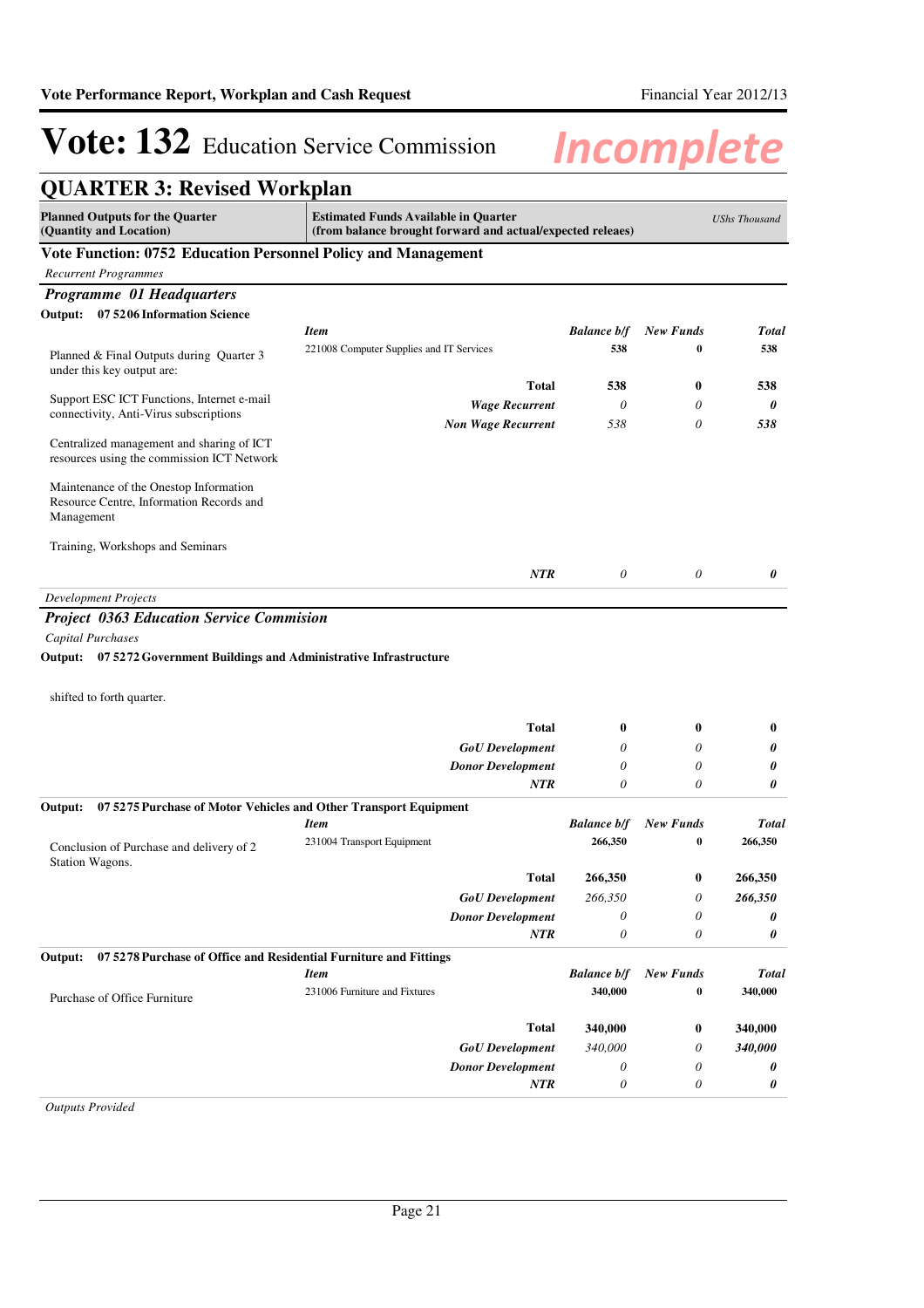## **QUARTER 3: Revised Workplan**

| <b>Planned Outputs for the Quarter</b><br>(Quantity and Location) | <b>Estimated Funds Available in Quarter</b><br>(from balance brought forward and actual/expected releaes) | UShs Thousand |
|-------------------------------------------------------------------|-----------------------------------------------------------------------------------------------------------|---------------|
| Vote Eurotian: 0752 Education Demannal Deliar and Managament      |                                                                                                           |               |

### **Vote Function: 0752 Education Personnel Policy and Management**

*Development Projects*

*Project 0363 Education Service Commision*

**Output: 07 5202 Policy ,Monitoring, Evaluation and Research**

| <b>Total</b>              | $\bf{0}$  | $\bf{0}$ | $\bf{0}$  |
|---------------------------|-----------|----------|-----------|
| <b>GoU</b> Development    | $\theta$  | 0        | 0         |
| <b>Donor Development</b>  | $\theta$  | 0        | 0         |
| <b>NTR</b>                | 0         | 0        | 0         |
| <b>GRAND TOTAL</b>        | 642,961   | $\bf{0}$ | 642,961   |
| <b>Wage Recurrent</b>     | 66,271    | $\theta$ | 66,271    |
| <b>Non Wage Recurrent</b> | $-29,660$ | 0        | $-29,660$ |
| <b>GoU</b> Development    | 606,350   | 0        | 606,350   |
| <b>Donor Development</b>  | $\theta$  | $\theta$ | $\theta$  |
| <b>NTR</b>                | 0         | $\theta$ | 0         |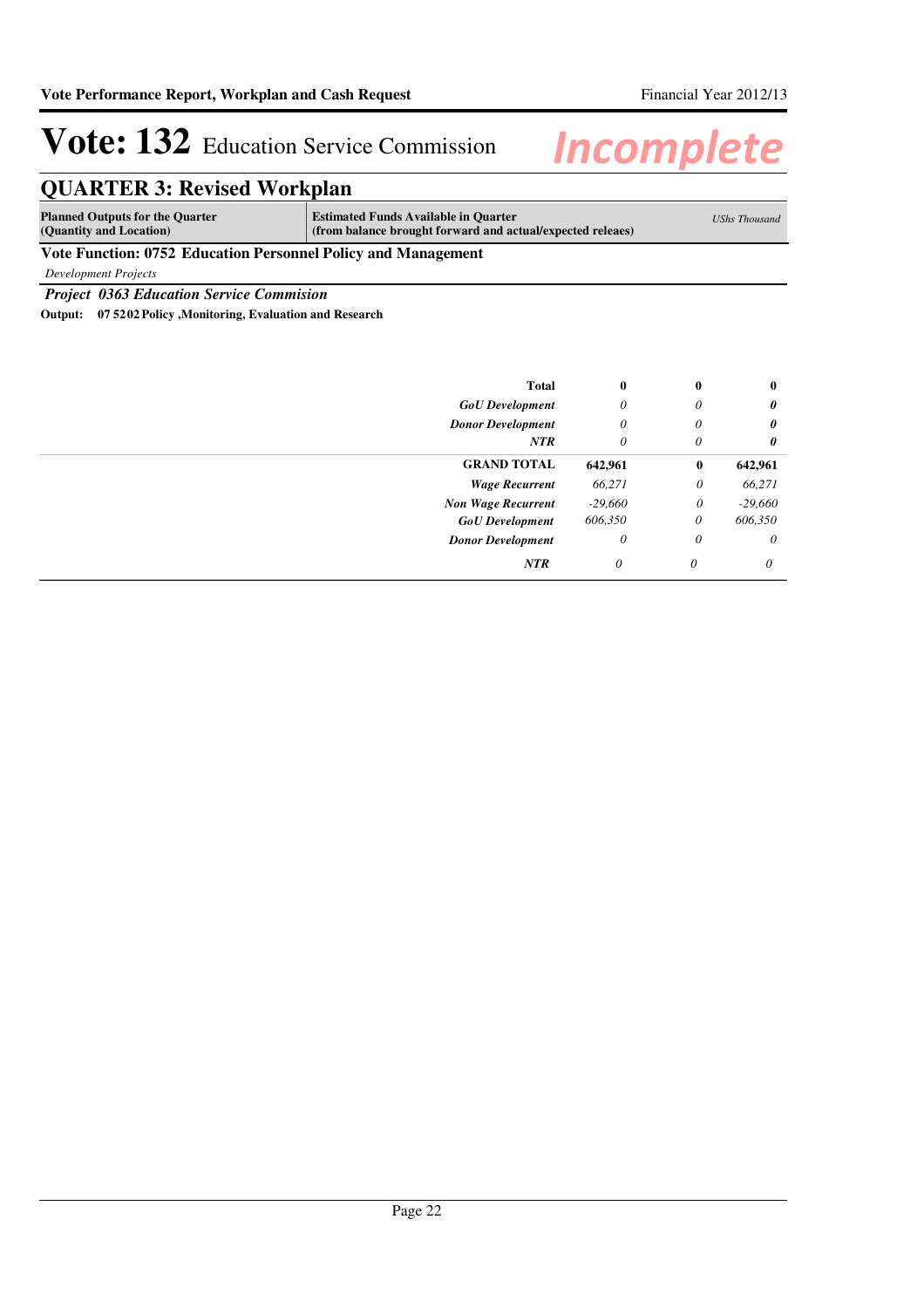## **QUARTER 4: Revised Cashflow Plan**

**Non-Wage Recurrent**

|              | <b>Annual budget</b><br><b>Release to</b> | % Budget    | <b>Q4 Cash Requirement</b> |              |          |
|--------------|-------------------------------------------|-------------|----------------------------|--------------|----------|
|              |                                           | end of O3   | Released                   | <b>Total</b> | % Budget |
| <b>PAF</b>   | 0                                         | $\theta$    | $0.0\%$                    | $\Omega$     | $0.0\%$  |
| Statutory    | $\bf{0}$                                  | $\Omega$    | $0.0\%$                    | 0            | $0.0\%$  |
| Other        | 4.048727658                               | 3.436615112 | 84.9%                      | 0            | $0.0\%$  |
| <b>Total</b> | 4.048727658                               | 3.436615112 | 84.9%                      | 0            | $0.0\%$  |

Balances No notable variation *Reasons for cash requirement greater than 1/4 of the budget:*

#### **GoU Development**

|              | <b>Annual budget</b> | <b>Release to</b><br>end of O3 | % Budget<br><b>Released</b> | <b>Q4 Cash Requirement</b> |          |
|--------------|----------------------|--------------------------------|-----------------------------|----------------------------|----------|
|              |                      |                                |                             | <b>Total</b>               | % Budget |
| PAF          | 0                    | 0                              | $0.0\%$                     |                            | $0.0\%$  |
| Other        | 0.653060501          | 0.915921                       | $140.3\%$                   |                            | $0.0\%$  |
| <b>Total</b> | 0.653060501          | 0.915921                       | $140.3\%$                   | 0                          | $0.0\%$  |
|              |                      |                                |                             |                            |          |

*Reasons for cash requirement greater than 1/4 of the budget:*

Development Budget Exausted Except for Taxes Due.

| <b>Grand Total</b> |                                 |             |                      |                            |            |  |
|--------------------|---------------------------------|-------------|----------------------|----------------------------|------------|--|
|                    | <b>Annual budget</b> Release to | end of O3   | % Budget<br>Released | <b>04 Cash Requirement</b> |            |  |
|                    |                                 |             |                      | <b>Total</b>               | $%$ Budget |  |
| <b>Grand Total</b> | 4.701788159                     | 4.352536112 | $92.6\%$             |                            | $0.0\%$    |  |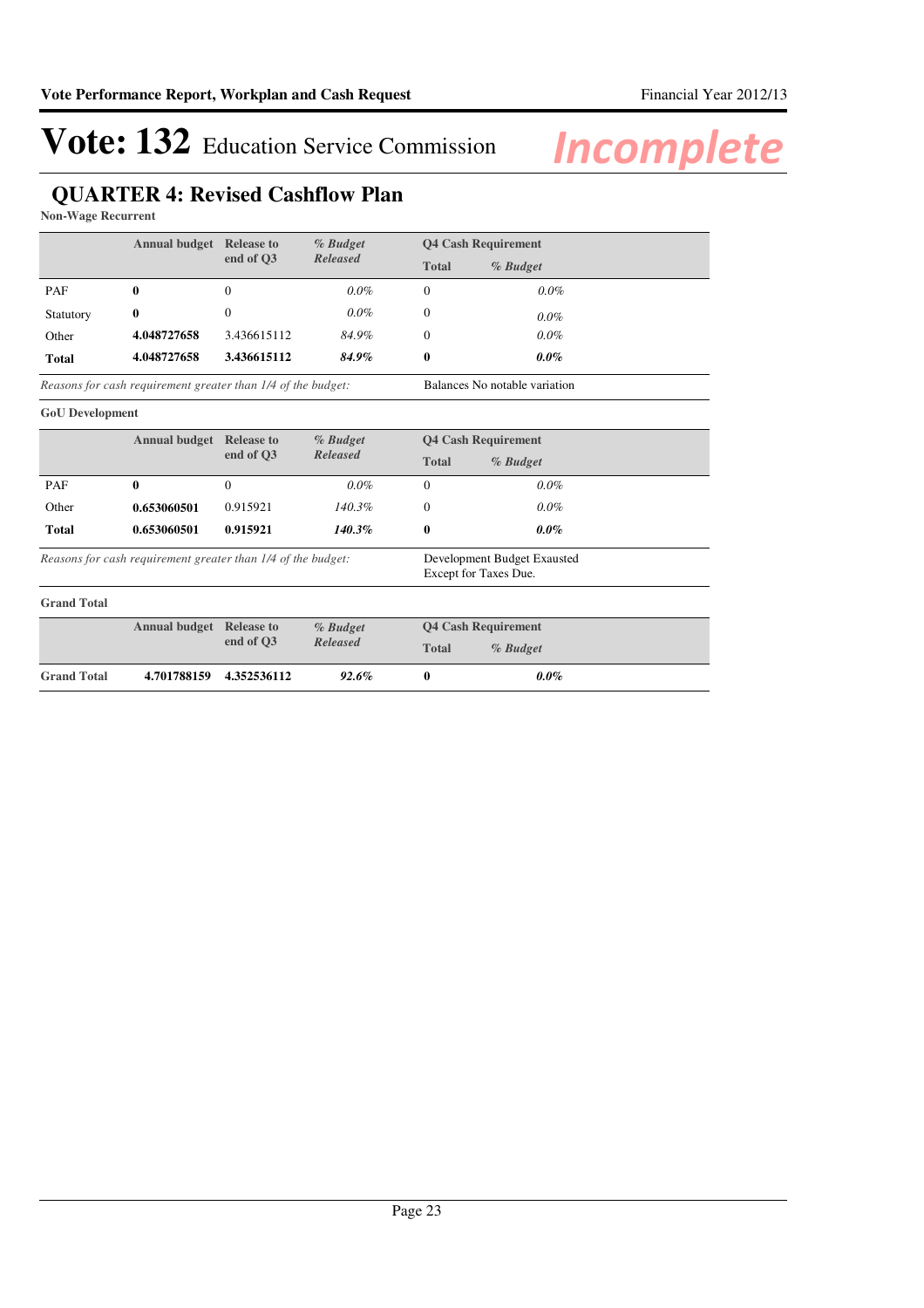### **Checklist for OBT Submissions made during QUARTER 3**

*This is an automated checklist which shows whether data has been entered into the areas which are required for a complete quarterly submission. It does not verify the quality of the data that has been entered. A complete checklist is therefore a necessary, but not sufficient condition for a satisfactory submission to MoFPED.*

### *Project and Programme Quarterly Performance Reports and Workplans (Step 2)*

The table below shows whether output information, and where relevant donor and ntr data has been entered into the required areas for the quarterly performance reports and quarterly workplans under step 2.

### **Output Information**

| <b>Vote Function, Project and Program</b>      | $\mathbf{Q}$         | Q3                     |
|------------------------------------------------|----------------------|------------------------|
|                                                |                      | Report Workplan        |
| 0752 Education Personnel Policy and Management |                      |                        |
| $\circ$ Recurrent Programmes                   |                      |                        |
| $-01$<br>Headquarters                          | Data In              | Data In                |
| $\circ$ Development Projects                   |                      |                        |
| - 0363 Education Service Commission            | Data In              | <b>Gaps</b>            |
| <b>Donor Releases and Expenditure</b>          |                      |                        |
| <b>Vote Function, Project and Program</b>      | <b>O<sub>2</sub></b> | Q3                     |
|                                                |                      | <b>Report Workplan</b> |
| 0752 Education Personnel Policy and Management |                      |                        |
| $\circ$ Development Projects                   |                      |                        |
| - 0363 Education Service Commission            | Data In              | Data In                |

**NTR Releases and Expenditure**

### *Vote Performance Summary (Step 3)*

The table below shows whether information has been entered into the required fields in the vote performance summary tables for each vote functions under step 3.1:

| <b>Vote Function</b>                           | Perf.<br><b>Indicators</b> | <b>Output</b><br><b>Summary</b> | <b>Actions</b> |
|------------------------------------------------|----------------------------|---------------------------------|----------------|
| 0752 Education Personnel Policy and Management | Data In                    | Data In                         | Data In        |

The table below shows whether data has been entered in the fields for key variances in budget execution under step 3.2:

The table below shows whether data has been entered into the vote narrative fields under step 3.3:

|                      | <b>Narrative</b> |
|----------------------|------------------|
| Narrative<br>Data In |                  |

## *Quarterly Cash Requests (Step 4)*

The table below shows whether data has been entered into the cash request under step 4:

**Cash Request**